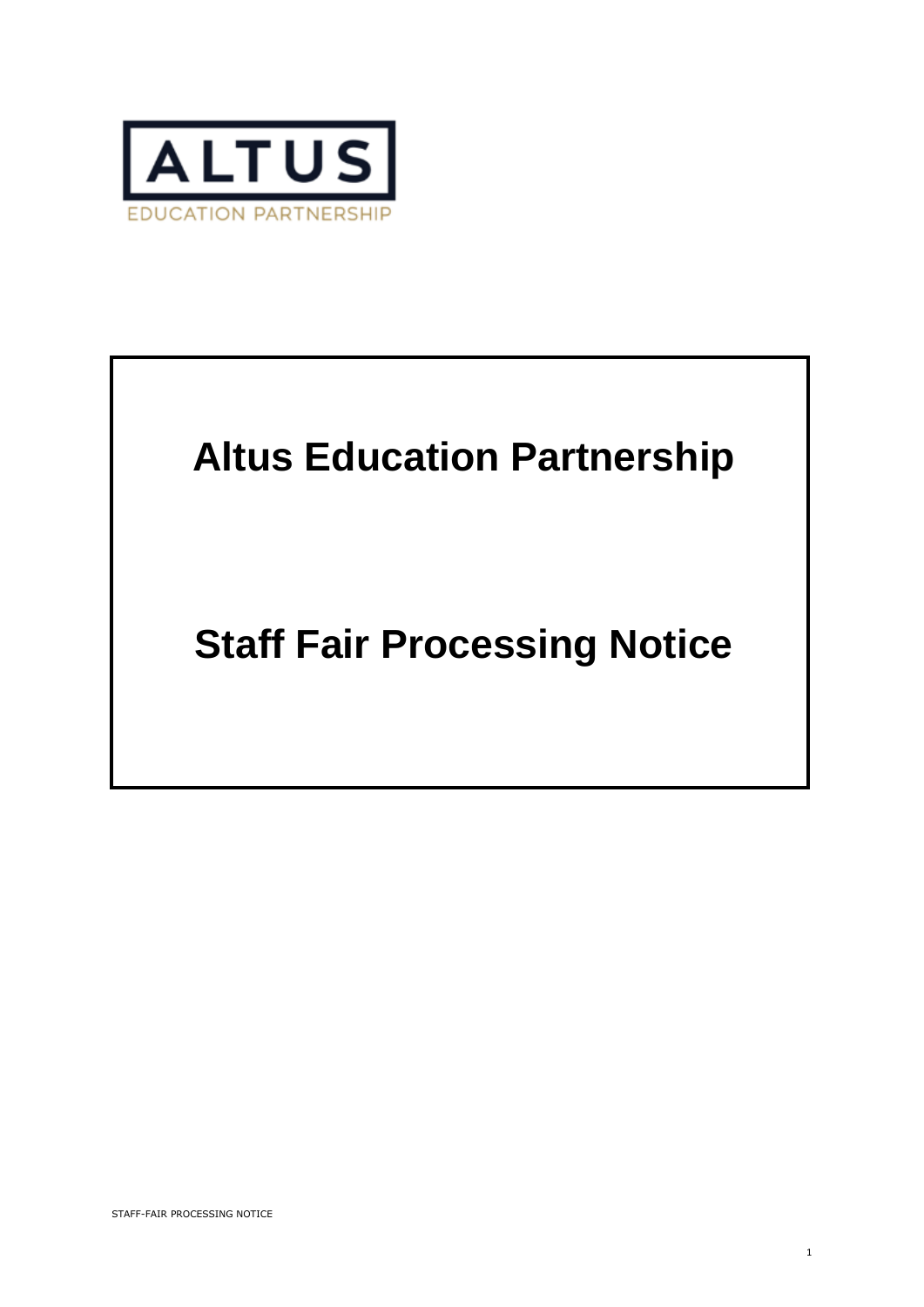Last updated: 17<sup>th</sup> March 2022 Version: 5 Document owner: DPO

## 1. **What is this document and why should you read it?**

- 1.1 This privacy notice explains how and why Altus Education Partnership (the trust) uses personal data about our employees, staff, contractors, trainees, officers, consultants, and temporary or agency workers (referred to as "**you**").
- 1.2 The Trust includes Edgar Wood Academy, Rochdale 6<sup>th</sup> Form College and Kingsway Park High School.
- 1.3 You should read this notice, so that you know what we are doing with your personal data. Please also read any other privacy notices that we give you, that might apply to our use of your personal data in specific circumstances in the future.
- 1.4 This notice does not form part of your contract of employment or any other contract to provide services.

## 2. **The Trust's data protection responsibilities**

- 2.1 "**Personal data**" is any information that relates to an identifiable natural person. Your name, address, contact details, salary details and CV are all examples of your personal data, if they identify you.
- 2.2 The term "**process**" means any activity relating to personal data, including, by way of example, collection, storage, use, consultation, and transmission.
- 2.3 The Trust is a "**controller**" of your personal data. This is a legal term it means that we make decisions about how and why we process your personal data, and, because of this, we are responsible for making sure it is used in accordance with data protection laws.
- 2.4 You also have responsibilities whenever you process personal data in connection with the performance of your role at the Trust; these are outlined in the **Trust's Data Protection Policy**

#### 3. **What types of personal data do we collect and where do we get it from?**

- 3.1 We collect many different types of personal data about you for lots of reasons. We cannot administer our employment or other relationship with you without your personal data. Where we do not need your personal data, we will make this clear, for instance we will explain if any data fields in our application or staff survey processes are optional and can be left blank.
- 3.2 Further details of the personal data we collect, where we get it from and what we do with it are set out in **Schedule 1**.
- 3.3 You provide us with personal data directly when you apply for a job with us, when you complete our Trust Application Form or correspond with us and in the course of performing your job. We also create some personal data ourselves and obtain some personal data from other sources. We obtain it from other people and organisations, including some public sources, such as publicly available directories and online resources, your emergency contacts, your use of Trust provided assets, systems and platforms, your line manager and co-workers, your dependants, and beneficiaries, third party benefits providers. You can read more about the sources of personal data in the more detailed information set out in as explained in **Schedule 1.**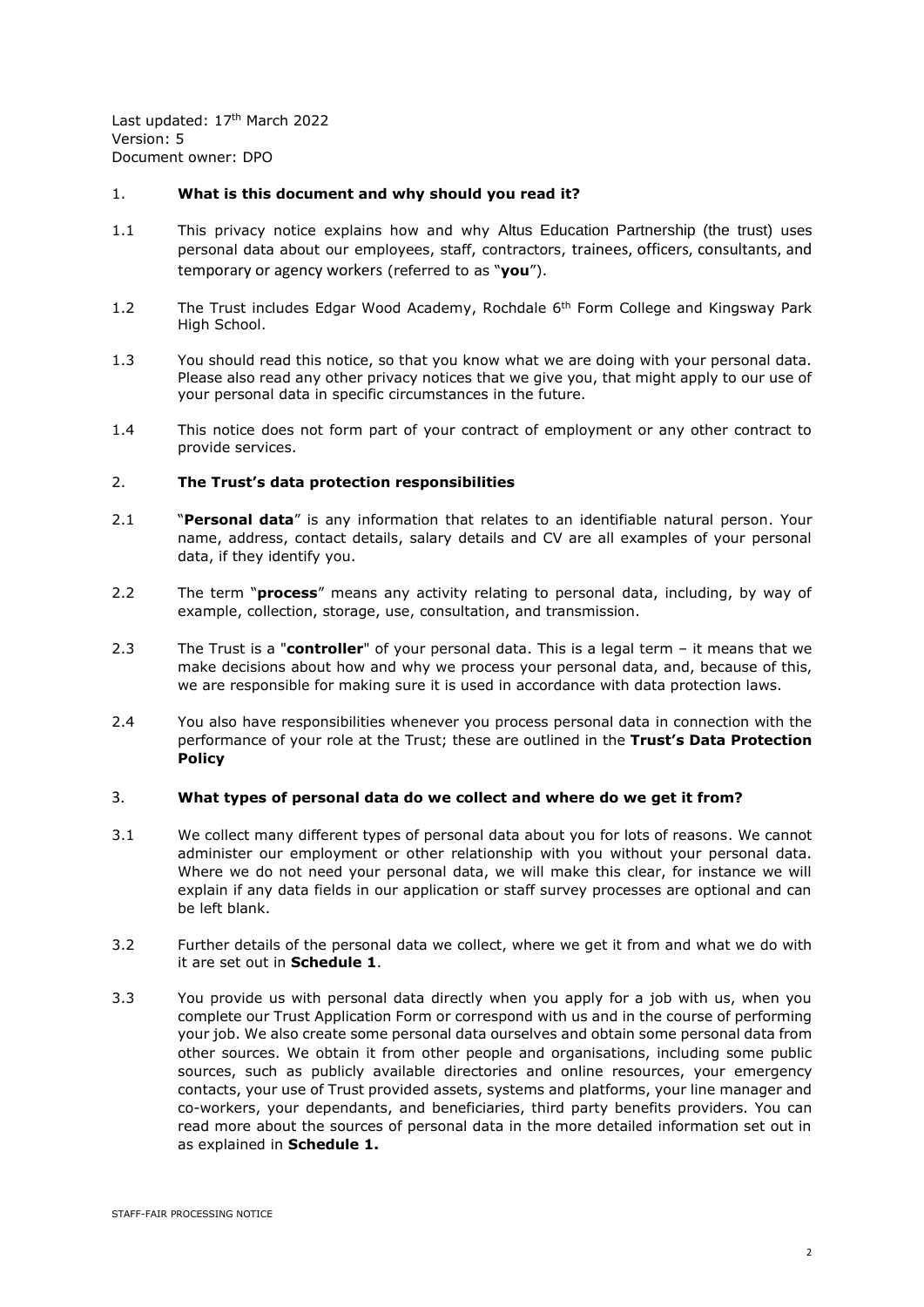3.4 If any of the personal information you have given to us changes, such as your contact details, please inform us without delay by contacting your line manager.

#### 4. **What do we do with your personal data, and why?**

- 4.1 We process your personal data for particular purposes in connection with your employment or engagement with us, and the management and administration of our business.
- 4.2 We are required by law to always have a permitted reason or justification (called a "lawful basis") for processing your personal data. There are **six** such permitted lawful basis for processing personal data. The table at **Schedule 2** sets out the different purposes for which we process your personal data and the relevant lawful basis on which we rely for that processing.
- 4.3 Please note that where we have indicated in the table at **Schedule 2** that our processing of your personal data is either:
	- 4.3.1 necessary for us to comply with a legal obligation; or

necessary for us to take steps, at your request, to potentially enter into an employment contract with you, or to perform it and you choose not to provide the relevant personal data to us, we may not be able to enter into or continue our contract of employment or engagement with you.

- 4.4 We may also convert your personal data into statistical or aggregated form to better protect your privacy, or so that you are not identified or identifiable from it. Anonymised data cannot be linked back to you. We may use it to conduct research and analysis, including to produce statistical research and reports.
- 4.5 The Trust also has the legal right and a legitimate interest to collect and process personal data relating to those we employ to work at our Trusts, or those otherwise contracted to work at our Trusts. We process personal data in order to meet the requirements set out in UK employment, Trust and safeguarding law, including those in relation to the following:
	- 4.5.1 Trust Funding Agreement and Articles of Association
	- 4.5.2 Trust's legal and statutory framework
	- 4.5.3 Safeguarding Vulnerable Groups Act 2006
	- 4.5.4 The guidance "Keeping Children Safe in Education"
	- 4.5.5 The Childcare (Disqualification) Regulations 2009
- 4.6 The collection of this information benefits both national and local users by:
	- 4.6.1 improving the management of workforce data across the sector
	- 4.6.2 enabling development of a comprehensive picture of the workforce and how it is deployed
	- 4.6.3 informing the development of recruitment and retention policies
	- 4.6.4 allowing better financial modelling and planning
	- 4.6.5 enabling ethnicity and disability monitoring
	- 4.6.6 supporting the work of the Trust Teachers' Review Body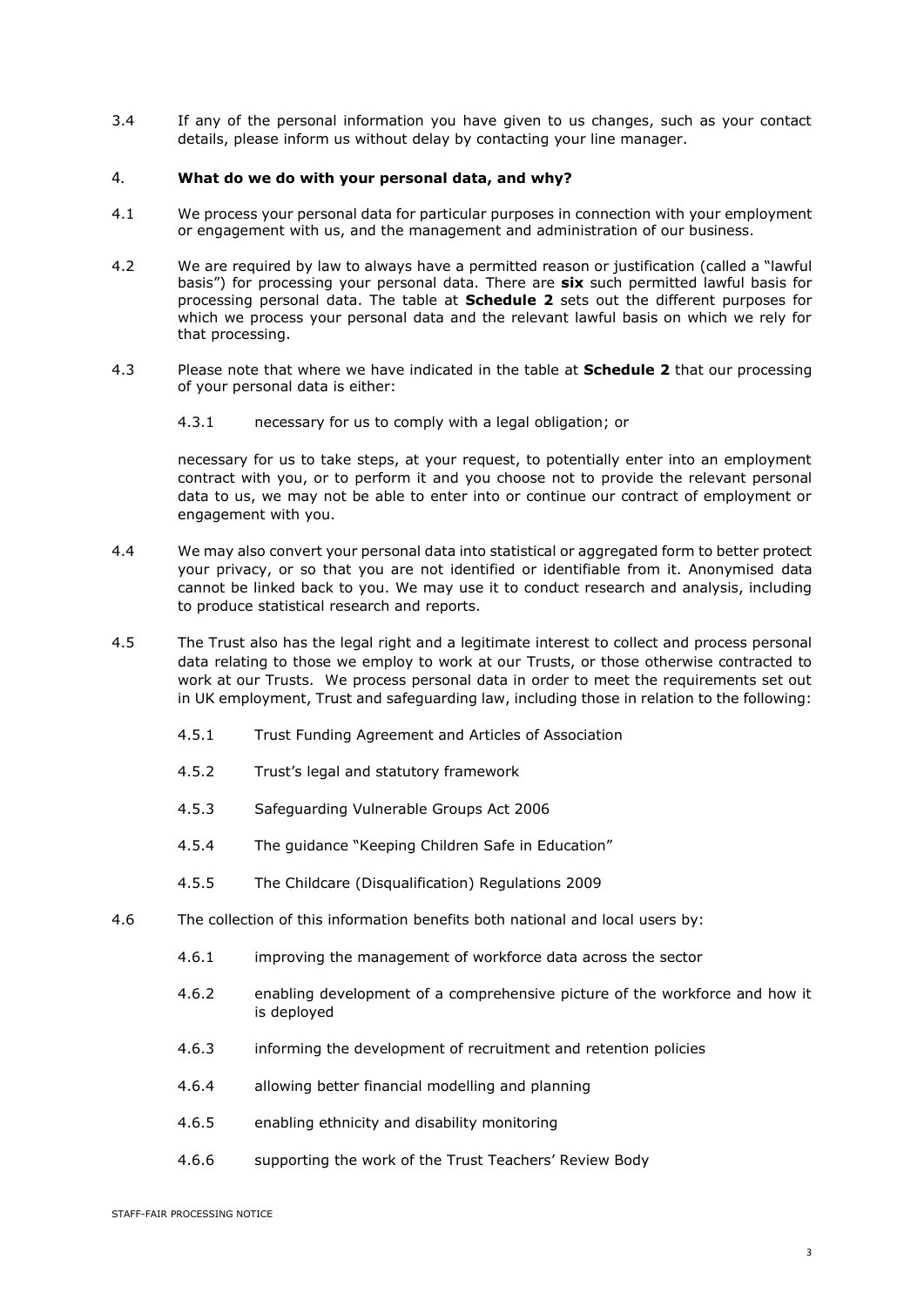## 5. **Special category personal data (including criminal data)**

5.1 We are required by law to treat certain categories of personal data with even more care than usual. These are called sensitive or special categories of personal data and different lawful bases apply to them. The table at **Schedule 3** sets out the different purposes for which we process your special category personal data and the relevant lawful basis on which we rely for that processing. For some processing activities, we consider that more than one lawful basis may be relevant – depending on the circumstances.

#### 6. **Who do we share your personal data with, and why?**

- 6.1 Sometimes we need to disclose your personal data to other people.
- 6.2 From time to time, we will ask third parties to carry out certain business functions for us, such as the administration of our payroll and our IT support. These third parties will process your personal data on our behalf (as our processor). We will disclose your personal data to these parties so that they can perform those functions. Before we disclose your personal data to other people, we will make sure that they have appropriate security standards in place to make sure your personal data is protected, and we will enter into a written contract imposing appropriate security standards on them. Examples of these third-party service providers include service providers and/or sub-contractors, such as our outsourced payroll provider, and our IT systems software and maintenance, back up, and server hosting providers.
- 6.3 In certain circumstances, we will also disclose your personal data to third parties who will receive it as controllers of your personal data in their own right for the purposes set out above, in particular:
	- 6.3.1 if we transfer, reorganise, or merge any part of our business or the business of a third party, and we disclose or transfer your personal data to the prospective third party involved in a business transfer, reorganisation, or merger arrangement (and their advisors); and
	- 6.3.2 if we need to disclose your personal data in order to comply with a legal obligation, to enforce a contract or to protect the rights, property or safety of our employees, students, or others.
- 6.4 We have set out below a list of the categories of recipients with whom we are likely to share your personal data:
	- 6.4.1 employment-related benefits providers and other third parties in connection with your benefits (such as pension administrators).
	- 6.4.2 consultants and professional advisors including legal advisors and accountants.
	- 6.4.3 courts, court-appointed persons/entities, receivers, and liquidators.
	- 6.4.4 business partners and joint ventures.
	- 6.4.5 trade associations and professional bodies.
	- 6.4.6 insurers.
	- 6.4.7 the Local Authority.
	- 6.4.8 NHS (for the Purpose of the Test, Track and Trace of COVID-19)
	- 6.4.9 governmental departments, statutory and regulatory bodies including the Department for Education, the Education and Skills Funding Agency, the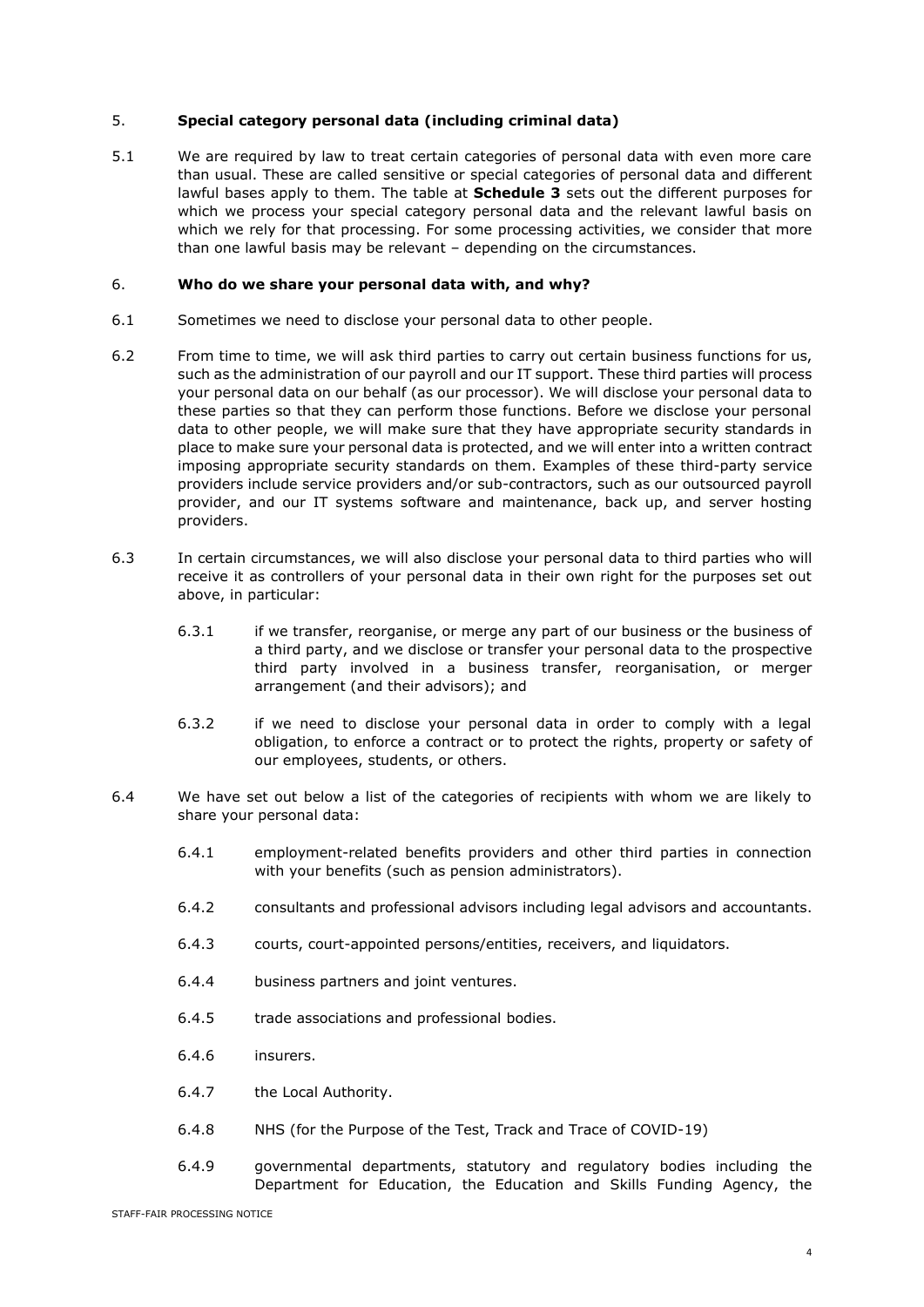Department for Work & Pensions, Information Commissioner's Office, the police and Her Majesty's Revenue and Customs.

- 6.5 We may also share your personal data with third parties, as directed by you.
- 6.6 The DfE collects and processes personal data relating to those employed by Trusts (including Multi Trust Trusts) and local authorities that work in state funded Trusts (including all maintained Trusts, all academies and free Trusts and all special Trusts including Pupil Referral Units and Alternative Provision). All state funded Trusts are required to make a census submission because it is a statutory return under sections 113 and 114 of the Education Act 2005.
- 6.7 To find out more about the data collection requirements placed on us by the DfE including the data that we share with them, go to [https://www.gov.uk/education/data-collection](https://www.gov.uk/education/data-collection-and-censuses-for-schools)[and-censuses-for-schools.](https://www.gov.uk/education/data-collection-and-censuses-for-schools)
- 6.8 The DfE may share information about Trust employees with third parties who promote the education or well-being of children or the effective deployment of Trust staff in England by:
	- 6.8.1 conducting research or analysis
	- 6.8.2 producing statistics
	- 6.8.3 providing information, advice, or guidance
- 6.9 The DfE has robust processes in place to ensure that the confidentiality of personal data is maintained and there are stringent controls in place regarding access to it and its use. Decisions on whether DfE releases personal data to third parties are subject to a strict approval process and based on a detailed assessment of:
	- 6.9.1 who is requesting the data?
	- 6.9.2 the purpose for which it is required
	- 6.9.3 the level and sensitivity of data requested; and
	- 6.9.4 the arrangements in place to securely store and handle the data
- 6.10 To be granted access to Trust workforce information, organisations must comply with its strict terms and conditions covering the confidentiality and handling of the data, security arrangements and retention and use of the data.
- 6.11 For more information about the DfE's data sharing process, please visit: <https://www.gov.uk/data-protection-how-we-collect-and-share-research-data>
- 6.12 To contact the department:<https://www.gov.uk/contact-dfe>

#### 7. **Where in the world is your personal data transferred to?**

- 7.1 If any of our processing activities require your personal data to be transferred outside the European Economic Area, we will only make that transfer if:
	- 7.1.1 the country to which the personal data is to be transferred ensures an adequate level of protection for personal data.
	- 7.1.2 we have put in place appropriate safeguards to protect your personal data, such as an appropriate contract with the recipient.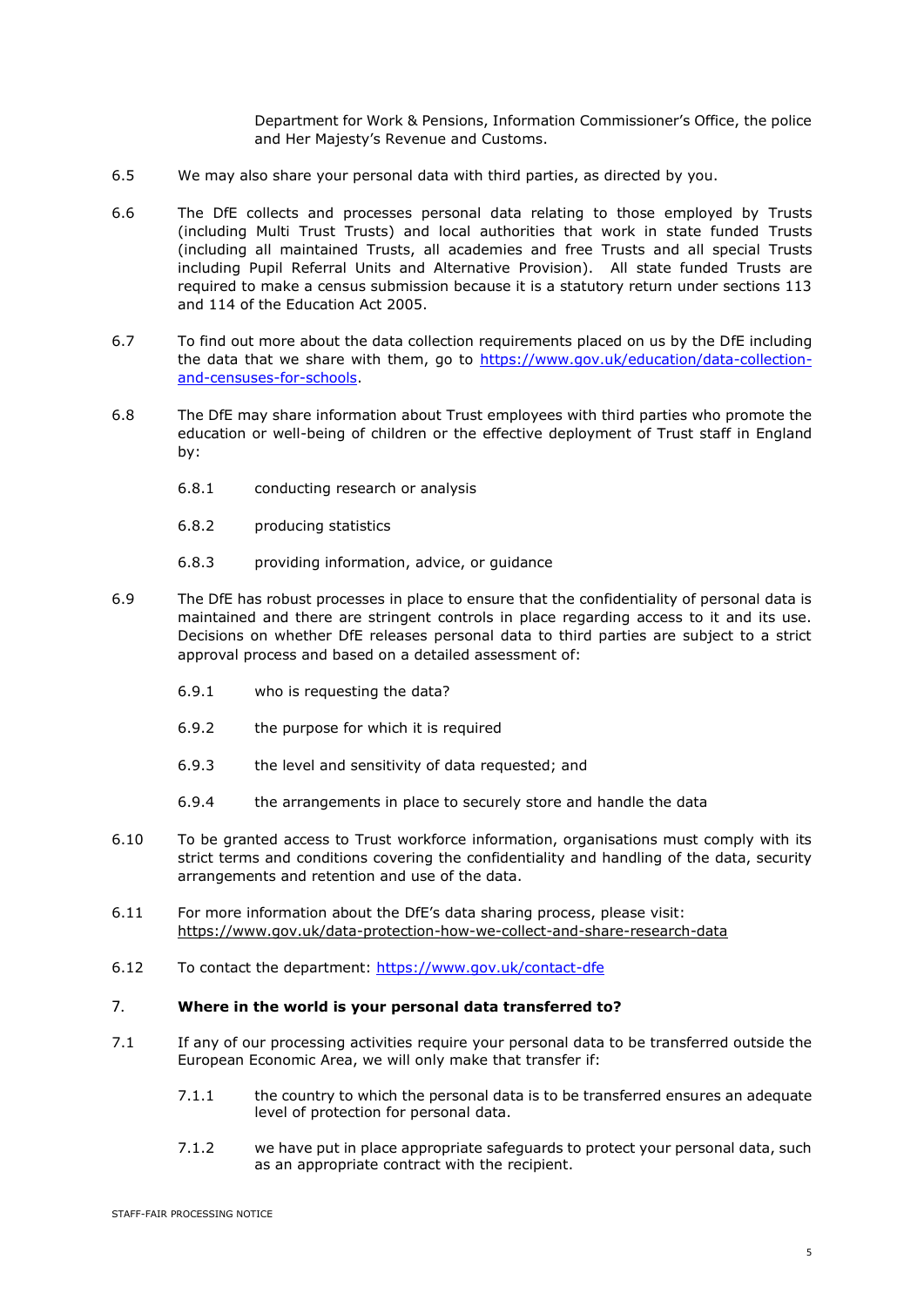- 7.1.3 the transfer is necessary for one of the reasons specified in data protection legislation, such as the performance of a contract between us and you; or
- 7.1.4 you explicitly consent to the transfer.

#### 8. **How do we keep your personal data secure?**

We will take specific steps (as required by applicable data protection laws) to protect your personal data from unlawful or unauthorised processing and accidental loss, destruction, or damage. For more information, please read our Data Protection Policy.

#### 9. **How long do we keep your personal data for?**

- 9.1 If you are our employee, we will keep your personal data during the period of your employment and then, after your employment with us ends, for as long as is necessary in connection with both our and your legal rights and obligations. This may mean that we keep some types of personal data for longer than others.
- <span id="page-5-0"></span>9.2 We will only retain your personal data for a limited period of time. This will depend on a number of factors, including:
	- 9.2.1 any laws or regulations that we are required to follow.
	- 9.2.2 whether we are in a legal or other type of dispute with each other or any third party.
	- 9.2.3 the type of information that we hold about you; and
	- 9.2.4 whether we are asked by you or a regulatory authority to keep your personal data for a valid reason; and
	- 9.2.5 It is a requirement of our insurance cover to prescribe such a retention period.
- 9.3 Please refer to the Trust's **Records Retention Policy** for further details.
- 9.4 Any personal data contained in any work-related correspondence or records may be retained for longer, dependant on the retention period of the file that your personal data is held on.

#### 10. **What are your rights in relation to your personal data and how can you exercise them?**

- 10.1 You have certain legal rights, which are briefly summarised at **Schedule 4**, in relation to any personal data about you which we hold.
- 10.2 Where our processing of your personal data is based on your **consent**, you have the right to withdraw your consent at any time. If you do decide to withdraw your consent, we will stop processing your personal data for that purpose, unless there is another lawful basis we can rely on – in which case, we will let you know. Your withdrawal of your consent will not impact any of our processing up to that point.
- 10.3 Where our processing of your personal data is necessary for our **legitimate interests**, you can object to this processing at any time. If you do this, we will need to show either a compelling reason why our processing should continue, which overrides your interests, rights, and freedoms or that the processing is necessary for us to establish, exercise or defend a legal claim.
- 10.4 If you wish to exercise any of your rights, please contact Jane Roddy on [info@altusep.com](mailto:info@altusep.com) or 01706 769 800 in the first instance.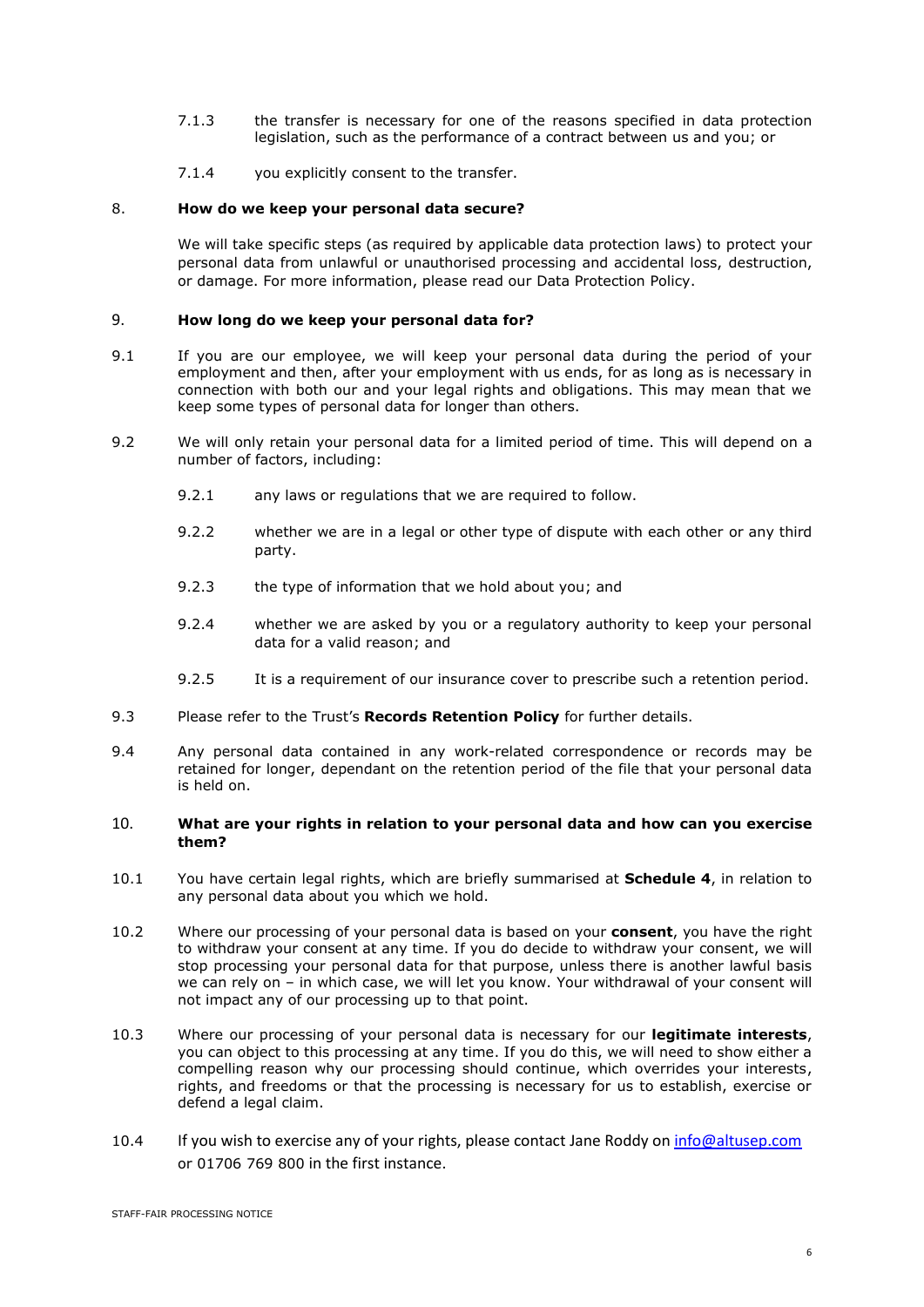- 10.5 You also have the right to lodge a complaint with the Information Commissioner's Office (ICO), if you are not satisfied with our response to any enquiries or complaint or believe our processing of your personal data does not comply with data protection law, you can make a complaint to the Information Commissioner's Office (ICO) by:
	- writing to: Information Commissioner's Officer, Wycliffe House, Water Lane, Wilmslow, Cheshire, SK9 5AF.
	- calling: 0303 123 1113; or
	- submitting a message through the ICO's website at: <https://ico.org.uk/concerns/>

## 11. **Updates to this notice**

We may update this notice from time to time to reflect changes to the type of personal data that we process and/or the way in which it is processed. We will update you on material changes to this notice by email. We also encourage you to check this notice on a regular basis.

## 12. **Where can you find out more?**

12.1 We have appointed a Data Protection Officer whose role is to inform and advise us about, and to ensure that we remain compliant with, data protection legislation. The Data Protection Officer should be your first point of contact if you have any queries or concerns about your personal data. Our current Data Protection Officer is Jane Roddy who can be contacted at [info@altusep.com](mailto:info@altusep.com) or [01706 769 800.](tel:+441706769800)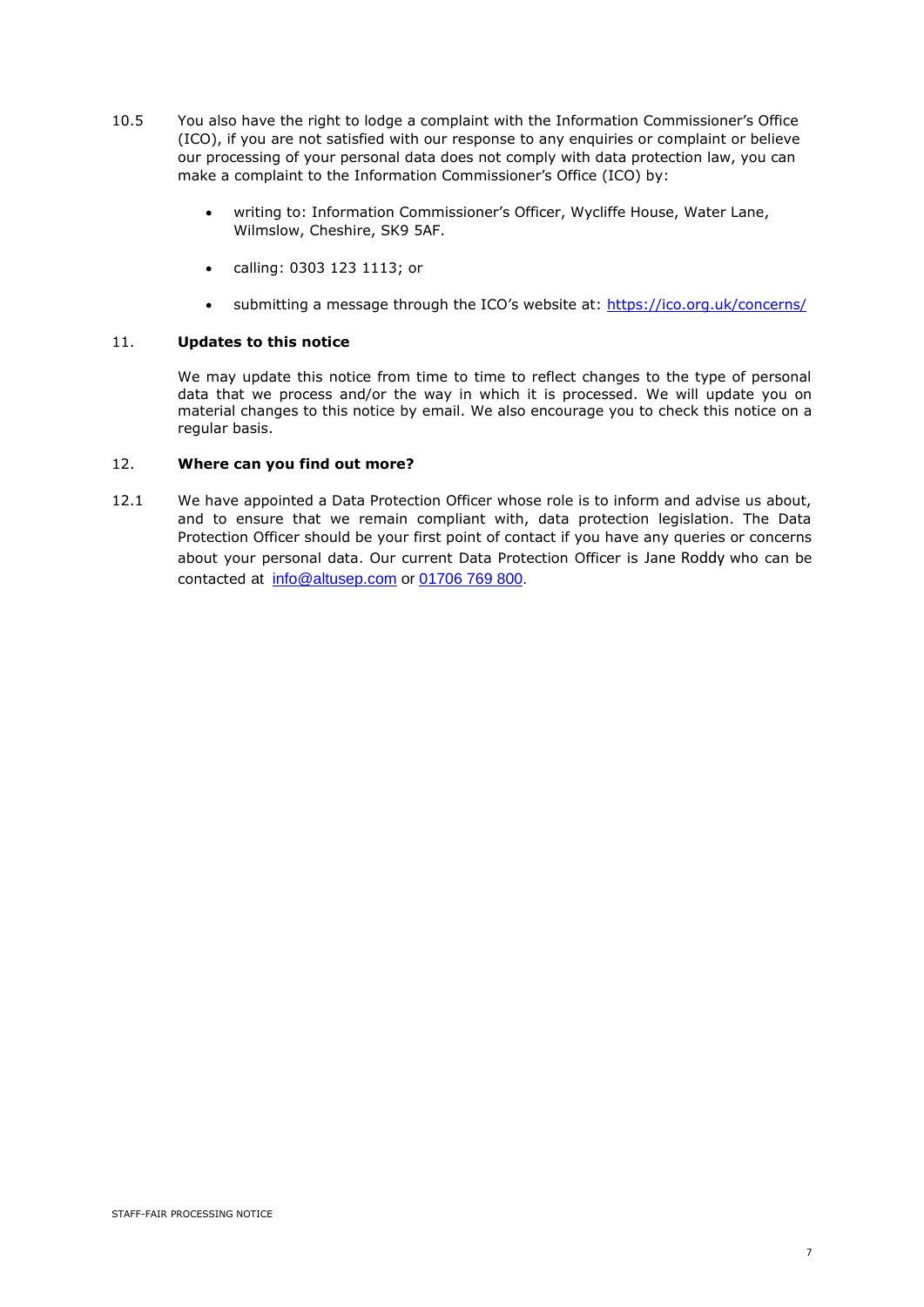## **Categories of personal data**

|                        | <b>Type of personal data</b>                                                                                                        | <b>Collected from</b>                                     |
|------------------------|-------------------------------------------------------------------------------------------------------------------------------------|-----------------------------------------------------------|
| a)                     | <b>Contact Information</b>                                                                                                          |                                                           |
| $\bullet$              | Name(s)                                                                                                                             | You                                                       |
|                        | Address(es)                                                                                                                         |                                                           |
| $\bullet$              | Email address(es)                                                                                                                   |                                                           |
| $\bullet$              | Contact details including mobile telephone number(s)                                                                                |                                                           |
|                        | b) Personal Information                                                                                                             |                                                           |
| $\bullet$              | Date of birth                                                                                                                       | You                                                       |
| $\bullet$              | Gender                                                                                                                              |                                                           |
|                        | Next of kin or other dependants                                                                                                     |                                                           |
| $\bullet$              | Marital or relationship status                                                                                                      |                                                           |
|                        | Lifestyle and social circumstances                                                                                                  |                                                           |
| $\bullet$              | Emergency contact information                                                                                                       |                                                           |
|                        | c) Identity and Background Information                                                                                              |                                                           |
| $\bullet$              | Details of education and qualifications and results                                                                                 | You                                                       |
| $\bullet$              | Career history, experience, and skills                                                                                              | Recruitment consultants and                               |
| $\bullet$              | Passport information                                                                                                                | agencies                                                  |
| $\bullet$<br>$\bullet$ | Driving licence information<br>Psychometric test results                                                                            | Your previous employers<br>Publicly available information |
|                        | Right to work, residency and/or other visa information (where unrelated to your race or ethnicity)                                  | from online resources                                     |
| $\bullet$              | Curriculum Vitae (CV) or resume and professional profile                                                                            |                                                           |
|                        | Image or photographs                                                                                                                |                                                           |
|                        | Application form                                                                                                                    |                                                           |
| ٠                      | Evaluative notes and decisions from job interviews                                                                                  |                                                           |
|                        | Preferences relating to job location and salary                                                                                     |                                                           |
| $\bullet$              | Conflicts of interests (including where related to family networks)                                                                 |                                                           |
| d)                     | <b>Financial Information</b>                                                                                                        |                                                           |
| $\bullet$              | Bank account details                                                                                                                | You                                                       |
| $\bullet$              | Salary, compensation, and other remuneration information                                                                            | Your previous employer                                    |
| $\bullet$              | National insurance number and/or other governmental identification numbers                                                          |                                                           |
| $\bullet$              | Business expense and reimbursement details                                                                                          |                                                           |
| e)                     | <b>Special Category Personal Data</b>                                                                                               |                                                           |
|                        | Racial or ethnic origin (including your nationality and visa information)                                                           | You                                                       |
| $\bullet$              | Political opinions                                                                                                                  | Your emergency contact(s)                                 |
| $\bullet$              | Religious or philosophical beliefs                                                                                                  | Your use of Trust security                                |
|                        | Trade union membership                                                                                                              | control systems                                           |
| $\bullet$              | Biometric data (including fingerprint and retinal scans)                                                                            |                                                           |
| $\bullet$              | Data concerning physical and/or mental health (including occupational health requirements, accident reports, day-to-day health      |                                                           |
|                        | concerns such as diabetes or epilepsy conditions which we should be aware of, dietary requirements, allergies, drug and alcohol     |                                                           |
|                        | test results and reasons for any short term or long-term absence)                                                                   |                                                           |
|                        | Sexual orientation                                                                                                                  |                                                           |
|                        | Health and safety and accident records and reports<br>Information relating to actual or suspected criminal convictions and offences |                                                           |
| ٠                      | <b>Employment Administration Information</b>                                                                                        |                                                           |
|                        | Terms and conditions of employment                                                                                                  | You                                                       |
|                        | Work related contact details (including location and office and corporate phone numbers)                                            |                                                           |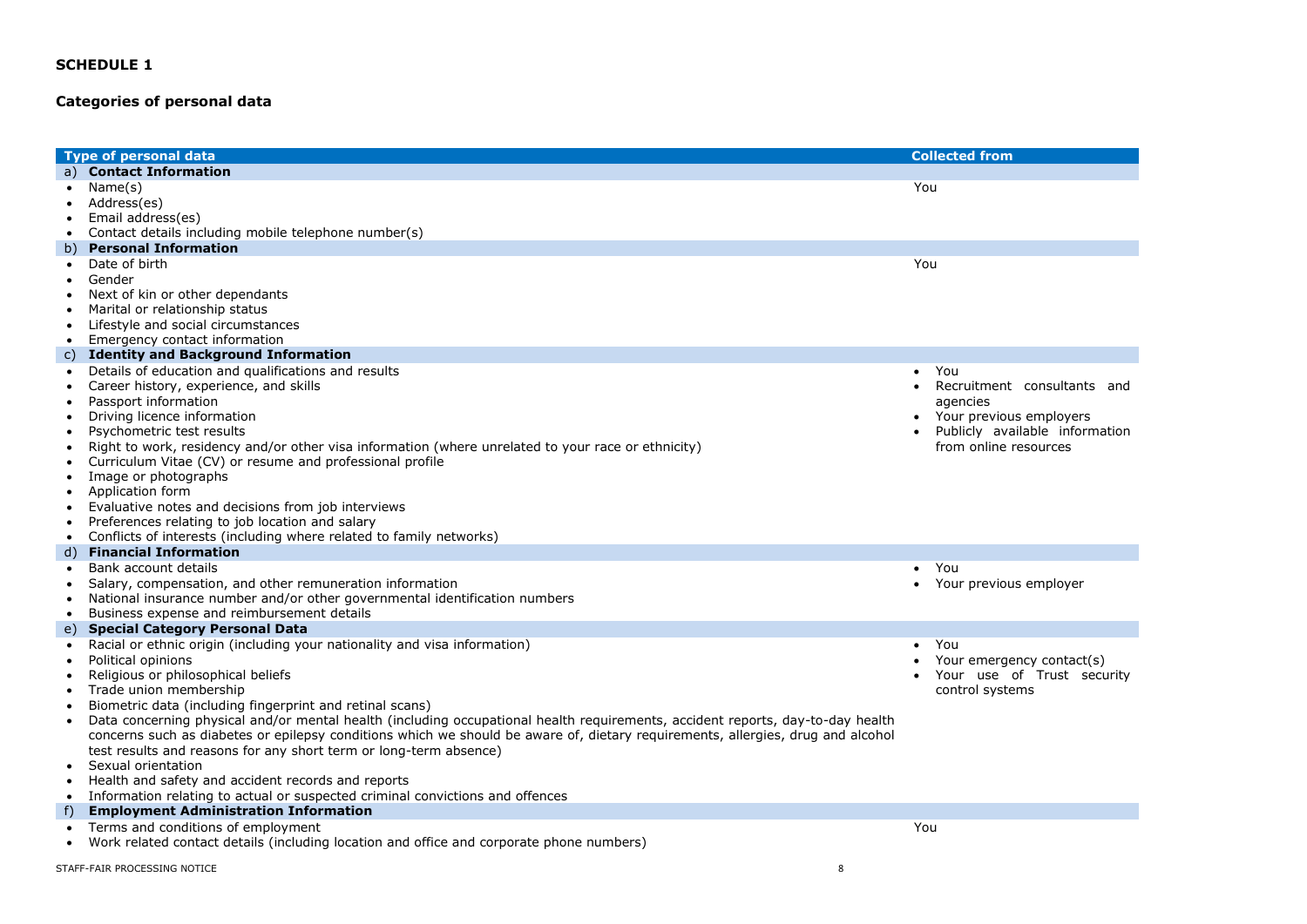|                                     | <b>Type of personal data</b>                                                                                                                                                                                                                                                                                                                     |                        | <b>Collected from</b>                                                                                               |
|-------------------------------------|--------------------------------------------------------------------------------------------------------------------------------------------------------------------------------------------------------------------------------------------------------------------------------------------------------------------------------------------------|------------------------|---------------------------------------------------------------------------------------------------------------------|
|                                     | • Image/photographs<br>Holiday and other leave related records<br>Your working preferences and feedback in relation to the Trust and our staff                                                                                                                                                                                                   |                        |                                                                                                                     |
|                                     | Your preferences in relation to our use of your personal data<br>Hours worked and working time preferences                                                                                                                                                                                                                                       |                        |                                                                                                                     |
| $\bullet$                           | Statutory and non-statutory leave and absence records<br>Job termination details                                                                                                                                                                                                                                                                 |                        |                                                                                                                     |
| q)                                  | <b>Job Performance Information</b>                                                                                                                                                                                                                                                                                                               |                        |                                                                                                                     |
| $\bullet$<br>$\bullet$<br>$\bullet$ | Role responsibilities<br>Personal development reviews and appraisals, and associated feedback<br>Training records<br>Attendance information, including clocking in/out systems or timesheets<br>Promotion application and/or outcome records<br>Transfer and secondment information                                                              | $\bullet$<br>$\bullet$ | You<br>Your line manager(s) and co-<br>workers<br>Training providers<br>Company to which transferred<br>or seconded |
|                                     | h) Investigation, Grievance and Disciplinary                                                                                                                                                                                                                                                                                                     |                        |                                                                                                                     |
|                                     | The Trust's investigations records<br>Grievance and disciplinary records<br>Employment tribunal records                                                                                                                                                                                                                                          |                        | You<br>Your line manager(s) and co-<br>workers<br>• Third parties, as permitted by<br>applicable law                |
| $\left  \cdot \right $              | <b>Travel and Expenses Information</b>                                                                                                                                                                                                                                                                                                           |                        |                                                                                                                     |
|                                     | <b>Transaction records</b>                                                                                                                                                                                                                                                                                                                       | $\bullet$              | You                                                                                                                 |
|                                     | Visa, passport, and insurance details<br>Flight and accommodation booking information<br>Travel itinerary information                                                                                                                                                                                                                            |                        | Your use of Trust payment<br>cards                                                                                  |
| j)                                  | <b>Benefits Information</b>                                                                                                                                                                                                                                                                                                                      |                        |                                                                                                                     |
| $\bullet$                           | Life assurance and pensions memberships for you and/or your dependants or other beneficiaries<br>Death benefit information                                                                                                                                                                                                                       | $\bullet$              | You<br>Third party benefits providers<br>Your dependants or other<br>beneficiaries                                  |
|                                     | k) Asset, Systems and Platform Usage and Communications Information                                                                                                                                                                                                                                                                              |                        |                                                                                                                     |
|                                     | Computer and phone records<br>Access logs and usage records from document management systems and other Trust provided applications and technologies<br>User IDs and password information<br>IP addresses and other online and physical device identifiers<br>Records of calls, messages and/or internet or other data traffic and communications | $\bullet$              | You<br>Us<br>Our suppliers<br>Your use of Trust assets,<br>systems, and platforms                                   |
| $\vert$                             | <b>Security, Location and Access Information</b>                                                                                                                                                                                                                                                                                                 |                        |                                                                                                                     |
|                                     | Information (including image and biometric data) captured or recorded by electronic card access systems, CCTV, and other<br>security control systems                                                                                                                                                                                             | $\bullet$              | You<br>Your use of Trust security<br>control systems                                                                |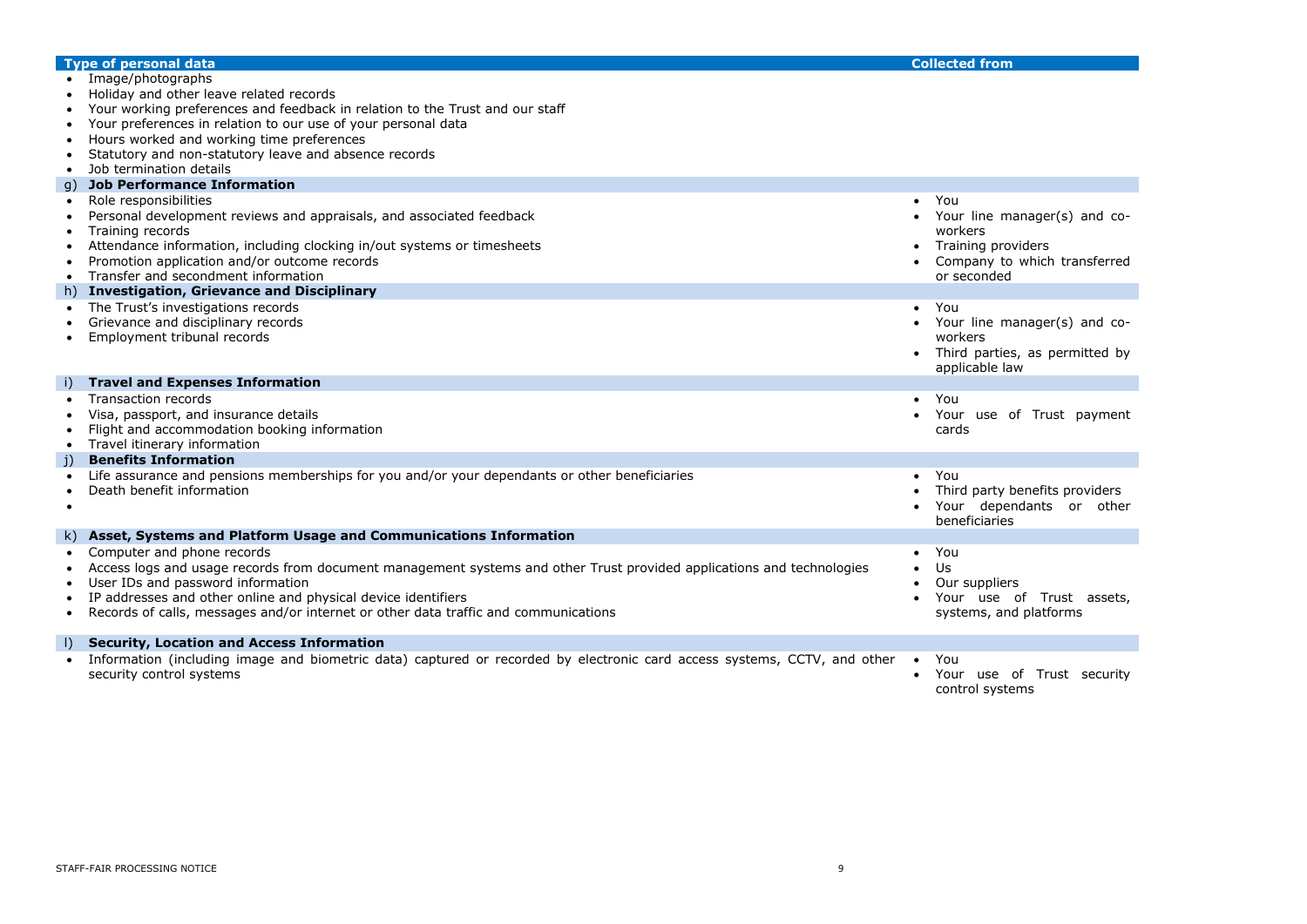## **Purposes of processing personal data**

For some processing activities, we consider that more than one lawful basis may be relevant – depending on the circumstances.

|     |                                                                                                                                                                                                               | <b>Lawful basis</b>                                                                                       |                                                                           |                                                                                |                                                                                          |                                                                                                        |                                                                                                               |
|-----|---------------------------------------------------------------------------------------------------------------------------------------------------------------------------------------------------------------|-----------------------------------------------------------------------------------------------------------|---------------------------------------------------------------------------|--------------------------------------------------------------------------------|------------------------------------------------------------------------------------------|--------------------------------------------------------------------------------------------------------|---------------------------------------------------------------------------------------------------------------|
|     |                                                                                                                                                                                                               |                                                                                                           | We are permitted to process your personal data because                    |                                                                                |                                                                                          |                                                                                                        |                                                                                                               |
|     | <b>Purposes of processing</b>                                                                                                                                                                                 | 1. You have<br>given your<br>consent to<br>the<br>processing<br>(Please also<br>see<br>paragraph<br>10.2) | <b>2.</b> It is<br>necessary to<br>perform your<br>employment<br>contract | <b>3.</b> It is<br>necessary for<br>us to comply<br>with a legal<br>obligation | 4. It is necessary<br>for our<br>legitimate<br>interests or<br>those of third<br>parties | <b>5.</b> It is<br>necessary to<br>protect your<br>vital interests<br>(or those of<br>someone<br>else) | $6.$ [It is<br>necessary to<br>perform a task<br>in the public<br>interest or in<br>our official<br>authority |
| a)  | <b>Recruitment and workforce planning</b>                                                                                                                                                                     |                                                                                                           |                                                                           |                                                                                |                                                                                          |                                                                                                        |                                                                                                               |
| 1.  | Administering your application for a job with us<br>and considering your suitability for the relevant<br>role                                                                                                 |                                                                                                           |                                                                           |                                                                                | $\checkmark$                                                                             |                                                                                                        |                                                                                                               |
| 2.  | Obtaining, considering, and verifying your<br>employment references and employment<br>history                                                                                                                 |                                                                                                           |                                                                           |                                                                                | $\checkmark$                                                                             |                                                                                                        |                                                                                                               |
| 3.  | Reviewing and confirming your right to work in<br>the UK                                                                                                                                                      |                                                                                                           |                                                                           | $\checkmark$                                                                   |                                                                                          |                                                                                                        |                                                                                                               |
| 4.  | Conducting verification and vetting, including<br>criminal background checks and credit checks<br>where required by law (Note: special category<br>personal data paragraph 5)                                 |                                                                                                           |                                                                           | $\checkmark$                                                                   |                                                                                          |                                                                                                        |                                                                                                               |
| 5.  | Conducting background checks, verification and<br>vetting which are not required by law but<br>needed by us to assess your suitability for your<br>role (Note: special category personal data<br>paragraph 5) |                                                                                                           |                                                                           |                                                                                |                                                                                          |                                                                                                        |                                                                                                               |
| 6.  | Making a job offer to you and entering into a<br>contract of employment with you                                                                                                                              |                                                                                                           | $\checkmark$                                                              |                                                                                |                                                                                          |                                                                                                        |                                                                                                               |
| 7.  | Identifying and assessing the Trust's strategic<br>business direction and resourcing needs,<br>current employees, and areas for development                                                                   |                                                                                                           |                                                                           |                                                                                | $\checkmark$                                                                             |                                                                                                        |                                                                                                               |
| 8.  | Promotion and succession planning                                                                                                                                                                             |                                                                                                           |                                                                           |                                                                                | $\checkmark$                                                                             |                                                                                                        |                                                                                                               |
| 9.  | Analysing recruitment and retention objectives,<br>processes, and employee turnover rates                                                                                                                     |                                                                                                           |                                                                           |                                                                                | $\checkmark$                                                                             |                                                                                                        |                                                                                                               |
| 10. | Developing, operating, and collecting feedback<br>on recruitment activities and employee<br>selection processes                                                                                               |                                                                                                           |                                                                           |                                                                                | $\checkmark$                                                                             |                                                                                                        |                                                                                                               |
|     | STAFF-FAIR PROCESSING NOTICE                                                                                                                                                                                  |                                                                                                           |                                                                           | 10                                                                             |                                                                                          |                                                                                                        |                                                                                                               |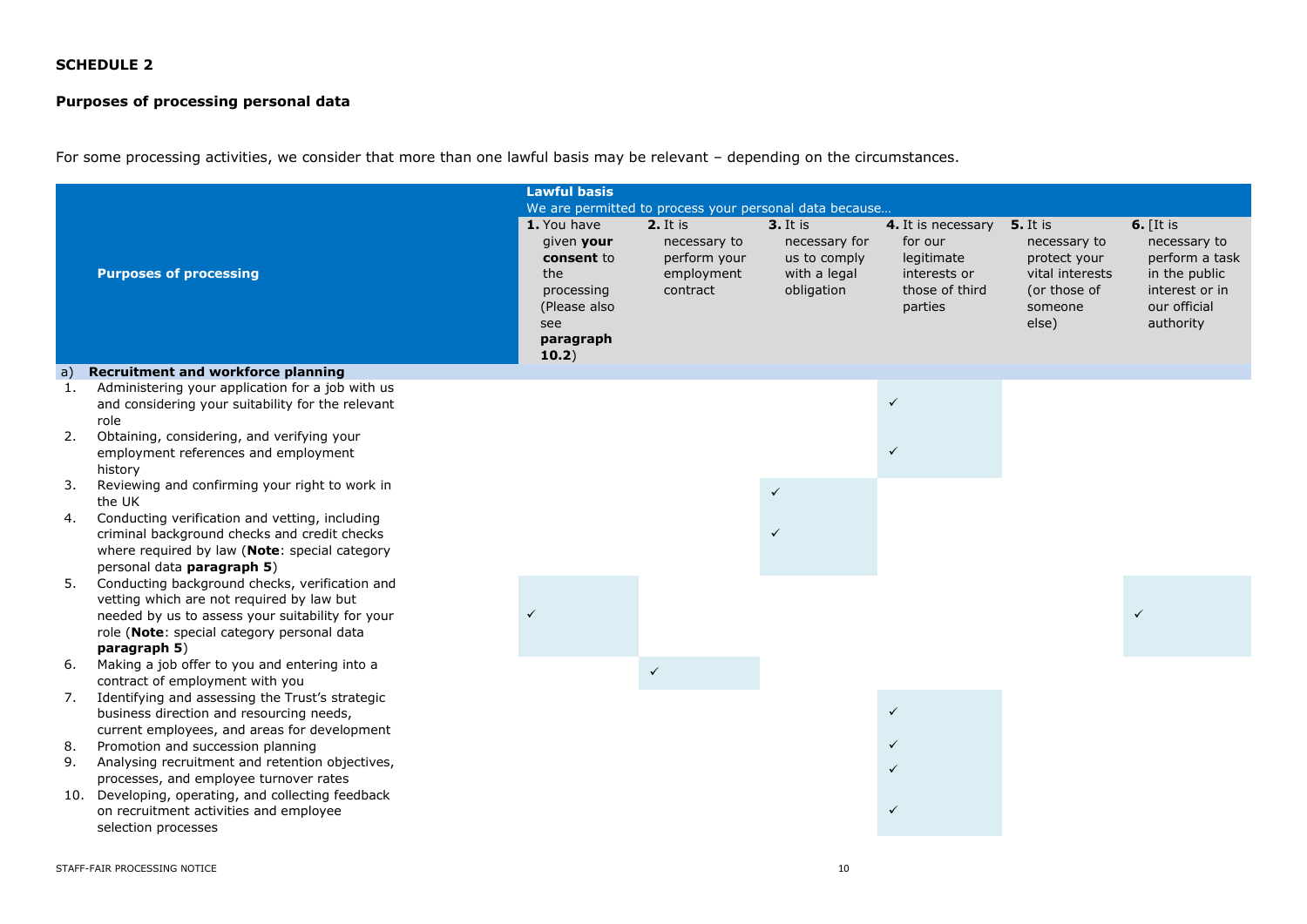|     |                                                                                                                                                                                                                             | <b>Lawful basis</b>                                                                                       |                                                                    |                                                                                                                                          |                                                                                          |                                                                                                        |                                                                                                               |
|-----|-----------------------------------------------------------------------------------------------------------------------------------------------------------------------------------------------------------------------------|-----------------------------------------------------------------------------------------------------------|--------------------------------------------------------------------|------------------------------------------------------------------------------------------------------------------------------------------|------------------------------------------------------------------------------------------|--------------------------------------------------------------------------------------------------------|---------------------------------------------------------------------------------------------------------------|
|     | <b>Purposes of processing</b>                                                                                                                                                                                               | 1. You have<br>given your<br>consent to<br>the<br>processing<br>(Please also<br>see<br>paragraph<br>10.2) | 2. It is<br>necessary to<br>perform your<br>employment<br>contract | We are permitted to process your personal data because<br><b>3.</b> It is<br>necessary for<br>us to comply<br>with a legal<br>obligation | 4. It is necessary<br>for our<br>legitimate<br>interests or<br>those of third<br>parties | <b>5.</b> It is<br>necessary to<br>protect your<br>vital interests<br>(or those of<br>someone<br>else) | $6.$ [It is<br>necessary to<br>perform a task<br>in the public<br>interest or in<br>our official<br>authority |
| b)  | General employment management and administration                                                                                                                                                                            |                                                                                                           |                                                                    |                                                                                                                                          |                                                                                          |                                                                                                        |                                                                                                               |
| 11. | Communicating with you and providing you<br>with information in connection with your<br>employment or engagement with us from time<br>to time                                                                               |                                                                                                           | ✓                                                                  |                                                                                                                                          | $\checkmark$                                                                             | $\checkmark$                                                                                           |                                                                                                               |
|     | 12. Paying your salary, compensation, and any<br>other benefits pursuant to your contract of<br>employment                                                                                                                  |                                                                                                           |                                                                    |                                                                                                                                          |                                                                                          |                                                                                                        |                                                                                                               |
|     | 13. Calculating and administering taxation within<br>payroll, and your entitlements to any<br>statutory/contractual benefits (including<br>statutory sick pay and workforce pension<br>arrangements)                        |                                                                                                           |                                                                    | $\checkmark$                                                                                                                             |                                                                                          |                                                                                                        |                                                                                                               |
|     | 14. Facilitating the administration of any life<br>assurance/insurance, pensions initiatives and<br>plans that we offer in connection with your<br>employment with us (Note: special category<br>personal data paragraph 5) |                                                                                                           |                                                                    | $\checkmark$                                                                                                                             |                                                                                          |                                                                                                        |                                                                                                               |
|     | 15. General staff administration, including                                                                                                                                                                                 |                                                                                                           |                                                                    |                                                                                                                                          | $\checkmark$                                                                             |                                                                                                        |                                                                                                               |
|     | workforce management and facilities operations<br>16. Managing our health and safety compliance                                                                                                                             |                                                                                                           |                                                                    | $\checkmark$                                                                                                                             |                                                                                          |                                                                                                        |                                                                                                               |
|     | obligations<br>17. Paying you discretionary or non-contractual                                                                                                                                                              |                                                                                                           |                                                                    |                                                                                                                                          |                                                                                          |                                                                                                        |                                                                                                               |
|     | 18. Managing annual leave entitlement and records,<br>and to administer related payments                                                                                                                                    |                                                                                                           |                                                                    |                                                                                                                                          |                                                                                          |                                                                                                        |                                                                                                               |
|     | 19. Managing absence records, contractual sick<br>leave entitlement and administering related<br>payments (Note: special category personal<br>data paragraph 5)                                                             |                                                                                                           |                                                                    |                                                                                                                                          | ✓                                                                                        |                                                                                                        |                                                                                                               |
|     | 20. Managing maternity, paternity, adoption,<br>parental and dependants leave and (where<br>applicable) pay                                                                                                                 |                                                                                                           |                                                                    | $\checkmark$                                                                                                                             |                                                                                          |                                                                                                        |                                                                                                               |
|     | 21. Contacting the appropriate person in the event<br>of an emergency concerning you (Note: special                                                                                                                         |                                                                                                           |                                                                    |                                                                                                                                          |                                                                                          | $\checkmark$                                                                                           |                                                                                                               |
|     | category personal data paragraph 5)<br>22. Administering any insurance policies (Note:<br>special category personal data paragraph 5)                                                                                       |                                                                                                           |                                                                    |                                                                                                                                          |                                                                                          |                                                                                                        |                                                                                                               |
|     | STAFF-FAIR PROCESSING NOTICE                                                                                                                                                                                                |                                                                                                           |                                                                    | 11                                                                                                                                       |                                                                                          |                                                                                                        |                                                                                                               |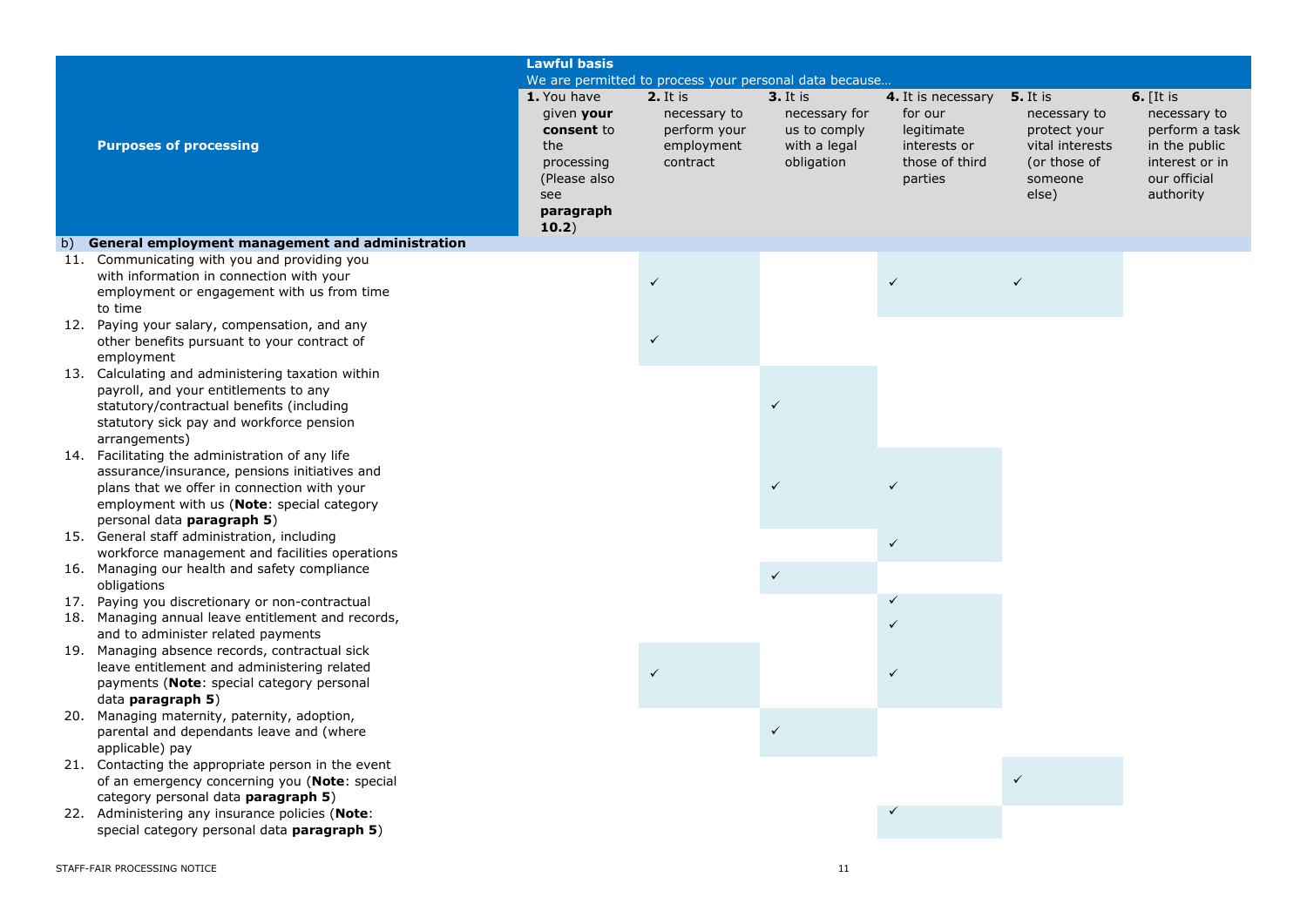| <b>Lawful basis</b><br>We are permitted to process your personal data because<br>1. You have<br>2. It is<br><b>6.</b> [It is<br>$3.$ It is<br><b>5.</b> It is<br>4. It is necessary<br>given your<br>necessary for<br>for our<br>necessary to<br>necessary to<br>necessary to<br>consent to<br>perform your<br>us to comply<br>legitimate<br>protect your<br><b>Purposes of processing</b><br>in the public<br>the<br>employment<br>with a legal<br>interests or<br>vital interests<br>contract<br>obligation<br>those of third<br>(or those of<br>interest or in<br>processing<br>our official<br>(Please also<br>parties<br>someone<br>else)<br>authority<br>see<br>paragraph<br>10.2)<br>23. Determining whether any adjustments are<br>necessary to enable you to carry out your role<br>$\checkmark$<br>$\checkmark$<br>(Note: special category personal data<br>paragraph 5)<br>24. Preparing risk assessments to prevent future<br>$\checkmark$<br>injuries in the workplace<br>25. Carrying out performance reviews<br>$\checkmark$<br>26. Allocating and assigning responsibilities as<br>$\checkmark$<br>necessary for workload management purposes,<br>and measuring staff utilisation<br>27. Administering, recording, and analysing training<br>$\checkmark$<br>and training records<br>28. Supporting the establishment and maintenance<br>$\checkmark$<br>of staff directories<br>29. Considering your continuous suitability for your<br>$\checkmark$<br>role<br>30. Providing details of your employment to a new<br>or potential employer, bank or financial<br>institution where requested by you<br>31. Handling grievance and disciplinary matters,<br>including investigating issues, considering<br>$\checkmark$<br>appropriate resolution, and mitigating actions<br>and reviewing outcomes<br>32. Responding to reference requests from your<br>$\checkmark$<br>future potential employers<br><b>Security and governance</b><br>$\mathsf{C}$ )<br>33. Monitoring the security of the Trust's physical<br>$\checkmark$<br>$\checkmark$<br>premises and systems, networks, and<br>applications<br>34. Identifying and authenticating employees and<br>$\checkmark$<br>other individuals (Note: special category<br>personal data paragraph 5)<br>35. Establishing a network of emergency contacts<br>for individuals in case of emergency<br>36. Identifying, investigating, and mitigating<br>$\checkmark$<br>$\checkmark$<br>$\checkmark$<br>suspected misuse of the Trust's assets, |  |  |  |                |
|---------------------------------------------------------------------------------------------------------------------------------------------------------------------------------------------------------------------------------------------------------------------------------------------------------------------------------------------------------------------------------------------------------------------------------------------------------------------------------------------------------------------------------------------------------------------------------------------------------------------------------------------------------------------------------------------------------------------------------------------------------------------------------------------------------------------------------------------------------------------------------------------------------------------------------------------------------------------------------------------------------------------------------------------------------------------------------------------------------------------------------------------------------------------------------------------------------------------------------------------------------------------------------------------------------------------------------------------------------------------------------------------------------------------------------------------------------------------------------------------------------------------------------------------------------------------------------------------------------------------------------------------------------------------------------------------------------------------------------------------------------------------------------------------------------------------------------------------------------------------------------------------------------------------------------------------------------------------------------------------------------------------------------------------------------------------------------------------------------------------------------------------------------------------------------------------------------------------------------------------------------------------------------------------------------------------------------------------------------------------------------------------------------------------------------------------------------------------------------------------------------------|--|--|--|----------------|
|                                                                                                                                                                                                                                                                                                                                                                                                                                                                                                                                                                                                                                                                                                                                                                                                                                                                                                                                                                                                                                                                                                                                                                                                                                                                                                                                                                                                                                                                                                                                                                                                                                                                                                                                                                                                                                                                                                                                                                                                                                                                                                                                                                                                                                                                                                                                                                                                                                                                                                               |  |  |  |                |
|                                                                                                                                                                                                                                                                                                                                                                                                                                                                                                                                                                                                                                                                                                                                                                                                                                                                                                                                                                                                                                                                                                                                                                                                                                                                                                                                                                                                                                                                                                                                                                                                                                                                                                                                                                                                                                                                                                                                                                                                                                                                                                                                                                                                                                                                                                                                                                                                                                                                                                               |  |  |  |                |
|                                                                                                                                                                                                                                                                                                                                                                                                                                                                                                                                                                                                                                                                                                                                                                                                                                                                                                                                                                                                                                                                                                                                                                                                                                                                                                                                                                                                                                                                                                                                                                                                                                                                                                                                                                                                                                                                                                                                                                                                                                                                                                                                                                                                                                                                                                                                                                                                                                                                                                               |  |  |  | perform a task |
|                                                                                                                                                                                                                                                                                                                                                                                                                                                                                                                                                                                                                                                                                                                                                                                                                                                                                                                                                                                                                                                                                                                                                                                                                                                                                                                                                                                                                                                                                                                                                                                                                                                                                                                                                                                                                                                                                                                                                                                                                                                                                                                                                                                                                                                                                                                                                                                                                                                                                                               |  |  |  |                |
|                                                                                                                                                                                                                                                                                                                                                                                                                                                                                                                                                                                                                                                                                                                                                                                                                                                                                                                                                                                                                                                                                                                                                                                                                                                                                                                                                                                                                                                                                                                                                                                                                                                                                                                                                                                                                                                                                                                                                                                                                                                                                                                                                                                                                                                                                                                                                                                                                                                                                                               |  |  |  |                |
|                                                                                                                                                                                                                                                                                                                                                                                                                                                                                                                                                                                                                                                                                                                                                                                                                                                                                                                                                                                                                                                                                                                                                                                                                                                                                                                                                                                                                                                                                                                                                                                                                                                                                                                                                                                                                                                                                                                                                                                                                                                                                                                                                                                                                                                                                                                                                                                                                                                                                                               |  |  |  |                |
|                                                                                                                                                                                                                                                                                                                                                                                                                                                                                                                                                                                                                                                                                                                                                                                                                                                                                                                                                                                                                                                                                                                                                                                                                                                                                                                                                                                                                                                                                                                                                                                                                                                                                                                                                                                                                                                                                                                                                                                                                                                                                                                                                                                                                                                                                                                                                                                                                                                                                                               |  |  |  |                |
|                                                                                                                                                                                                                                                                                                                                                                                                                                                                                                                                                                                                                                                                                                                                                                                                                                                                                                                                                                                                                                                                                                                                                                                                                                                                                                                                                                                                                                                                                                                                                                                                                                                                                                                                                                                                                                                                                                                                                                                                                                                                                                                                                                                                                                                                                                                                                                                                                                                                                                               |  |  |  |                |
|                                                                                                                                                                                                                                                                                                                                                                                                                                                                                                                                                                                                                                                                                                                                                                                                                                                                                                                                                                                                                                                                                                                                                                                                                                                                                                                                                                                                                                                                                                                                                                                                                                                                                                                                                                                                                                                                                                                                                                                                                                                                                                                                                                                                                                                                                                                                                                                                                                                                                                               |  |  |  |                |
|                                                                                                                                                                                                                                                                                                                                                                                                                                                                                                                                                                                                                                                                                                                                                                                                                                                                                                                                                                                                                                                                                                                                                                                                                                                                                                                                                                                                                                                                                                                                                                                                                                                                                                                                                                                                                                                                                                                                                                                                                                                                                                                                                                                                                                                                                                                                                                                                                                                                                                               |  |  |  |                |
|                                                                                                                                                                                                                                                                                                                                                                                                                                                                                                                                                                                                                                                                                                                                                                                                                                                                                                                                                                                                                                                                                                                                                                                                                                                                                                                                                                                                                                                                                                                                                                                                                                                                                                                                                                                                                                                                                                                                                                                                                                                                                                                                                                                                                                                                                                                                                                                                                                                                                                               |  |  |  |                |
|                                                                                                                                                                                                                                                                                                                                                                                                                                                                                                                                                                                                                                                                                                                                                                                                                                                                                                                                                                                                                                                                                                                                                                                                                                                                                                                                                                                                                                                                                                                                                                                                                                                                                                                                                                                                                                                                                                                                                                                                                                                                                                                                                                                                                                                                                                                                                                                                                                                                                                               |  |  |  |                |
|                                                                                                                                                                                                                                                                                                                                                                                                                                                                                                                                                                                                                                                                                                                                                                                                                                                                                                                                                                                                                                                                                                                                                                                                                                                                                                                                                                                                                                                                                                                                                                                                                                                                                                                                                                                                                                                                                                                                                                                                                                                                                                                                                                                                                                                                                                                                                                                                                                                                                                               |  |  |  |                |
|                                                                                                                                                                                                                                                                                                                                                                                                                                                                                                                                                                                                                                                                                                                                                                                                                                                                                                                                                                                                                                                                                                                                                                                                                                                                                                                                                                                                                                                                                                                                                                                                                                                                                                                                                                                                                                                                                                                                                                                                                                                                                                                                                                                                                                                                                                                                                                                                                                                                                                               |  |  |  |                |
|                                                                                                                                                                                                                                                                                                                                                                                                                                                                                                                                                                                                                                                                                                                                                                                                                                                                                                                                                                                                                                                                                                                                                                                                                                                                                                                                                                                                                                                                                                                                                                                                                                                                                                                                                                                                                                                                                                                                                                                                                                                                                                                                                                                                                                                                                                                                                                                                                                                                                                               |  |  |  |                |
|                                                                                                                                                                                                                                                                                                                                                                                                                                                                                                                                                                                                                                                                                                                                                                                                                                                                                                                                                                                                                                                                                                                                                                                                                                                                                                                                                                                                                                                                                                                                                                                                                                                                                                                                                                                                                                                                                                                                                                                                                                                                                                                                                                                                                                                                                                                                                                                                                                                                                                               |  |  |  |                |
|                                                                                                                                                                                                                                                                                                                                                                                                                                                                                                                                                                                                                                                                                                                                                                                                                                                                                                                                                                                                                                                                                                                                                                                                                                                                                                                                                                                                                                                                                                                                                                                                                                                                                                                                                                                                                                                                                                                                                                                                                                                                                                                                                                                                                                                                                                                                                                                                                                                                                                               |  |  |  |                |
|                                                                                                                                                                                                                                                                                                                                                                                                                                                                                                                                                                                                                                                                                                                                                                                                                                                                                                                                                                                                                                                                                                                                                                                                                                                                                                                                                                                                                                                                                                                                                                                                                                                                                                                                                                                                                                                                                                                                                                                                                                                                                                                                                                                                                                                                                                                                                                                                                                                                                                               |  |  |  |                |
|                                                                                                                                                                                                                                                                                                                                                                                                                                                                                                                                                                                                                                                                                                                                                                                                                                                                                                                                                                                                                                                                                                                                                                                                                                                                                                                                                                                                                                                                                                                                                                                                                                                                                                                                                                                                                                                                                                                                                                                                                                                                                                                                                                                                                                                                                                                                                                                                                                                                                                               |  |  |  |                |
|                                                                                                                                                                                                                                                                                                                                                                                                                                                                                                                                                                                                                                                                                                                                                                                                                                                                                                                                                                                                                                                                                                                                                                                                                                                                                                                                                                                                                                                                                                                                                                                                                                                                                                                                                                                                                                                                                                                                                                                                                                                                                                                                                                                                                                                                                                                                                                                                                                                                                                               |  |  |  |                |
|                                                                                                                                                                                                                                                                                                                                                                                                                                                                                                                                                                                                                                                                                                                                                                                                                                                                                                                                                                                                                                                                                                                                                                                                                                                                                                                                                                                                                                                                                                                                                                                                                                                                                                                                                                                                                                                                                                                                                                                                                                                                                                                                                                                                                                                                                                                                                                                                                                                                                                               |  |  |  |                |
|                                                                                                                                                                                                                                                                                                                                                                                                                                                                                                                                                                                                                                                                                                                                                                                                                                                                                                                                                                                                                                                                                                                                                                                                                                                                                                                                                                                                                                                                                                                                                                                                                                                                                                                                                                                                                                                                                                                                                                                                                                                                                                                                                                                                                                                                                                                                                                                                                                                                                                               |  |  |  |                |
|                                                                                                                                                                                                                                                                                                                                                                                                                                                                                                                                                                                                                                                                                                                                                                                                                                                                                                                                                                                                                                                                                                                                                                                                                                                                                                                                                                                                                                                                                                                                                                                                                                                                                                                                                                                                                                                                                                                                                                                                                                                                                                                                                                                                                                                                                                                                                                                                                                                                                                               |  |  |  |                |
|                                                                                                                                                                                                                                                                                                                                                                                                                                                                                                                                                                                                                                                                                                                                                                                                                                                                                                                                                                                                                                                                                                                                                                                                                                                                                                                                                                                                                                                                                                                                                                                                                                                                                                                                                                                                                                                                                                                                                                                                                                                                                                                                                                                                                                                                                                                                                                                                                                                                                                               |  |  |  |                |
|                                                                                                                                                                                                                                                                                                                                                                                                                                                                                                                                                                                                                                                                                                                                                                                                                                                                                                                                                                                                                                                                                                                                                                                                                                                                                                                                                                                                                                                                                                                                                                                                                                                                                                                                                                                                                                                                                                                                                                                                                                                                                                                                                                                                                                                                                                                                                                                                                                                                                                               |  |  |  |                |
|                                                                                                                                                                                                                                                                                                                                                                                                                                                                                                                                                                                                                                                                                                                                                                                                                                                                                                                                                                                                                                                                                                                                                                                                                                                                                                                                                                                                                                                                                                                                                                                                                                                                                                                                                                                                                                                                                                                                                                                                                                                                                                                                                                                                                                                                                                                                                                                                                                                                                                               |  |  |  |                |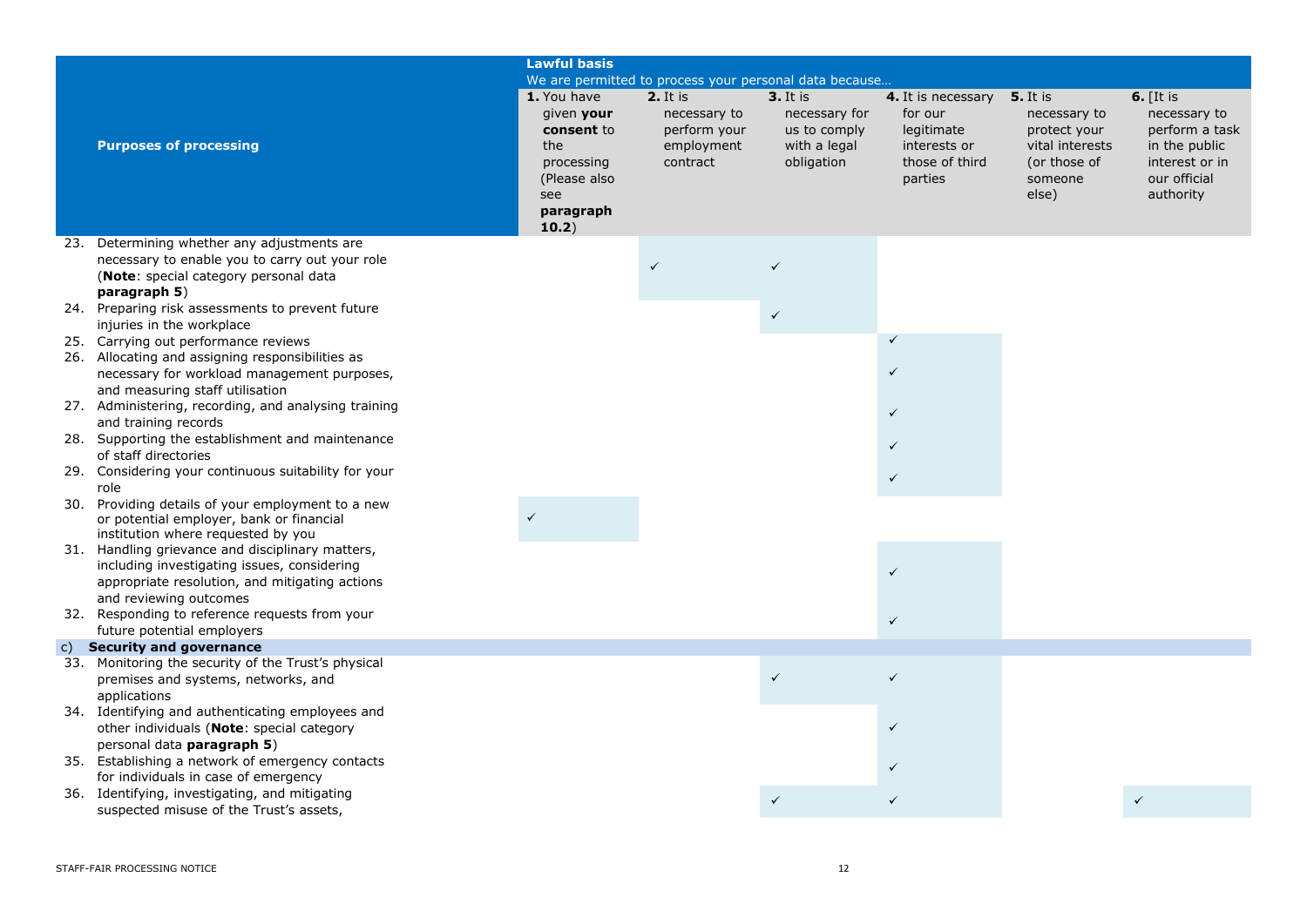|    |                                                                                                   | <b>Lawful basis</b>                                                                                       |                                                                      |                                                                           |                                                                                          |                                                                                                        |                                                                                                               |
|----|---------------------------------------------------------------------------------------------------|-----------------------------------------------------------------------------------------------------------|----------------------------------------------------------------------|---------------------------------------------------------------------------|------------------------------------------------------------------------------------------|--------------------------------------------------------------------------------------------------------|---------------------------------------------------------------------------------------------------------------|
|    |                                                                                                   |                                                                                                           | We are permitted to process your personal data because               |                                                                           |                                                                                          |                                                                                                        |                                                                                                               |
|    | <b>Purposes of processing</b>                                                                     | 1. You have<br>given your<br>consent to<br>the<br>processing<br>(Please also<br>see<br>paragraph<br>10.2) | $2.$ It is<br>necessary to<br>perform your<br>employment<br>contract | $3.$ It is<br>necessary for<br>us to comply<br>with a legal<br>obligation | 4. It is necessary<br>for our<br>legitimate<br>interests or<br>those of third<br>parties | <b>5.</b> It is<br>necessary to<br>protect your<br>vital interests<br>(or those of<br>someone<br>else) | $6.$ [It is<br>necessary to<br>perform a task<br>in the public<br>interest or in<br>our official<br>authority |
|    | systems, and platforms (Note: special category                                                    |                                                                                                           |                                                                      |                                                                           |                                                                                          |                                                                                                        |                                                                                                               |
|    | personal data paragraph 5)                                                                        |                                                                                                           |                                                                      |                                                                           |                                                                                          |                                                                                                        |                                                                                                               |
|    | 37. Ensuring compliance with Trust policies and                                                   |                                                                                                           |                                                                      |                                                                           |                                                                                          |                                                                                                        |                                                                                                               |
|    | procedures (Note: special category personal                                                       |                                                                                                           |                                                                      |                                                                           | $\checkmark$                                                                             |                                                                                                        |                                                                                                               |
|    | data paragraph 5)                                                                                 |                                                                                                           |                                                                      |                                                                           |                                                                                          |                                                                                                        |                                                                                                               |
| d) | Legal and regulatory compliance and responsibilities<br>38. Managing and administering our equal  |                                                                                                           |                                                                      |                                                                           |                                                                                          |                                                                                                        |                                                                                                               |
|    | opportunities reporting (Note: special category                                                   |                                                                                                           |                                                                      | $\checkmark$                                                              |                                                                                          |                                                                                                        |                                                                                                               |
|    | personal data paragraph 5)                                                                        |                                                                                                           |                                                                      |                                                                           |                                                                                          |                                                                                                        |                                                                                                               |
|    | 39. Compliance with obligations under the contract                                                |                                                                                                           |                                                                      |                                                                           |                                                                                          |                                                                                                        |                                                                                                               |
|    | of employment between you and the Trust                                                           |                                                                                                           | $\checkmark$                                                         |                                                                           |                                                                                          |                                                                                                        |                                                                                                               |
|    | 40. Responding to binding requests or search                                                      |                                                                                                           |                                                                      |                                                                           |                                                                                          |                                                                                                        |                                                                                                               |
|    | warrants or orders from courts, governmental,                                                     |                                                                                                           |                                                                      |                                                                           |                                                                                          |                                                                                                        |                                                                                                               |
|    | regulatory and/or enforcement bodies and                                                          |                                                                                                           |                                                                      |                                                                           |                                                                                          |                                                                                                        |                                                                                                               |
|    | authorities (Note: special category personal                                                      |                                                                                                           |                                                                      |                                                                           |                                                                                          |                                                                                                        |                                                                                                               |
|    | data <b>paragraph 5</b> )                                                                         |                                                                                                           |                                                                      |                                                                           |                                                                                          |                                                                                                        |                                                                                                               |
|    | 41. Responding to non-binding requests or search<br>warrants or orders from courts, governmental, |                                                                                                           |                                                                      |                                                                           |                                                                                          |                                                                                                        |                                                                                                               |
|    | regulatory and/or enforcement bodies and                                                          |                                                                                                           |                                                                      |                                                                           | $\checkmark$                                                                             |                                                                                                        |                                                                                                               |
|    | authorities                                                                                       |                                                                                                           |                                                                      |                                                                           |                                                                                          |                                                                                                        |                                                                                                               |
|    | 42. Complying with disclosure orders arising in civil                                             |                                                                                                           |                                                                      |                                                                           |                                                                                          |                                                                                                        |                                                                                                               |
|    | proceedings (Note: special category personal                                                      |                                                                                                           |                                                                      | $\checkmark$                                                              |                                                                                          |                                                                                                        | $\checkmark$                                                                                                  |
|    | data paragraph 5)                                                                                 |                                                                                                           |                                                                      |                                                                           |                                                                                          |                                                                                                        |                                                                                                               |
|    | 43. Investigating, evaluating, demonstrating,                                                     |                                                                                                           |                                                                      |                                                                           |                                                                                          |                                                                                                        |                                                                                                               |
|    | monitoring, improving, reporting on, and                                                          |                                                                                                           |                                                                      |                                                                           |                                                                                          |                                                                                                        |                                                                                                               |
|    | meeting the Trust's compliance with relevant<br>legal and regulatory requirements (Note:          |                                                                                                           |                                                                      |                                                                           |                                                                                          |                                                                                                        |                                                                                                               |
|    | special category personal data paragraph 5)                                                       |                                                                                                           |                                                                      |                                                                           |                                                                                          |                                                                                                        |                                                                                                               |
|    | 44. Investigating, evaluating, demonstrating,                                                     |                                                                                                           |                                                                      |                                                                           |                                                                                          |                                                                                                        |                                                                                                               |
|    | monitoring, improving, reporting on, and                                                          |                                                                                                           |                                                                      |                                                                           | $\checkmark$                                                                             |                                                                                                        |                                                                                                               |
|    | meeting the Trust's compliance with best                                                          |                                                                                                           |                                                                      |                                                                           |                                                                                          |                                                                                                        |                                                                                                               |
|    | practice and good governance responsibilities                                                     |                                                                                                           |                                                                      |                                                                           |                                                                                          |                                                                                                        |                                                                                                               |
|    | 45. Responding to employment and industrial                                                       |                                                                                                           |                                                                      |                                                                           |                                                                                          |                                                                                                        |                                                                                                               |
|    | relations matters where permitted by applicable                                                   |                                                                                                           |                                                                      | $\checkmark$                                                              | $\checkmark$                                                                             |                                                                                                        |                                                                                                               |
|    | law, including criminal investigations,<br>grievances, arbitrations, negotiations, elections      |                                                                                                           |                                                                      |                                                                           |                                                                                          |                                                                                                        |                                                                                                               |
|    |                                                                                                   |                                                                                                           |                                                                      |                                                                           |                                                                                          |                                                                                                        |                                                                                                               |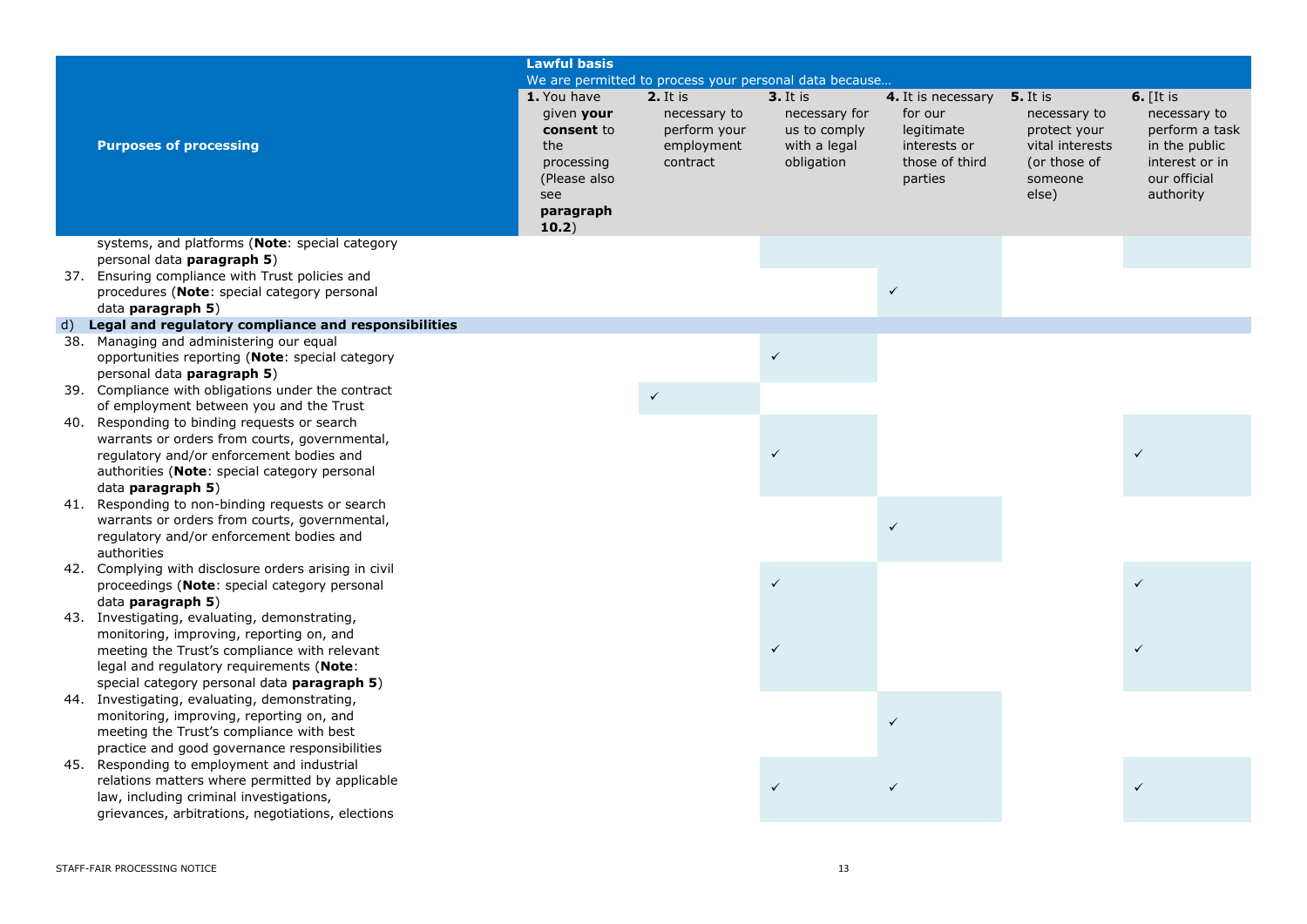|     |                                                                                                                                                                                                                                                    | <b>Lawful basis</b>                                                                                       |                                                                           |                                                                           |                                                                                          |                                                                                                        |                                                                                                               |
|-----|----------------------------------------------------------------------------------------------------------------------------------------------------------------------------------------------------------------------------------------------------|-----------------------------------------------------------------------------------------------------------|---------------------------------------------------------------------------|---------------------------------------------------------------------------|------------------------------------------------------------------------------------------|--------------------------------------------------------------------------------------------------------|---------------------------------------------------------------------------------------------------------------|
|     |                                                                                                                                                                                                                                                    |                                                                                                           | We are permitted to process your personal data because                    |                                                                           |                                                                                          |                                                                                                        |                                                                                                               |
|     | <b>Purposes of processing</b>                                                                                                                                                                                                                      | 1. You have<br>given your<br>consent to<br>the<br>processing<br>(Please also<br>see<br>paragraph<br>10.2) | <b>2.</b> It is<br>necessary to<br>perform your<br>employment<br>contract | $3.$ It is<br>necessary for<br>us to comply<br>with a legal<br>obligation | 4. It is necessary<br>for our<br>legitimate<br>interests or<br>those of third<br>parties | <b>5.</b> It is<br>necessary to<br>protect your<br>vital interests<br>(or those of<br>someone<br>else) | $6.$ [It is<br>necessary to<br>perform a task<br>in the public<br>interest or in<br>our official<br>authority |
|     | and strikes (Note: special category personal<br>data paragraph 5)                                                                                                                                                                                  |                                                                                                           |                                                                           |                                                                           |                                                                                          |                                                                                                        |                                                                                                               |
| e)  | Day-to-day business operations                                                                                                                                                                                                                     |                                                                                                           |                                                                           |                                                                           |                                                                                          |                                                                                                        |                                                                                                               |
|     | 46. Implementing, adapting, and enhancing<br>systems and processes to develop or improve<br>our business and/or make your job easier or<br>more enjoyable                                                                                          |                                                                                                           |                                                                           |                                                                           | $\checkmark$                                                                             |                                                                                                        |                                                                                                               |
|     | 47. Managing, planning, and delivering our global<br>business, sales, and marketing strategies                                                                                                                                                     |                                                                                                           |                                                                           |                                                                           | $\checkmark$                                                                             |                                                                                                        |                                                                                                               |
|     | 48. <sup>1</sup> Supporting our diversity programmes and staff<br>support networks and initiatives (Note: special<br>category personal data paragraph 5)                                                                                           | $\checkmark$                                                                                              |                                                                           |                                                                           |                                                                                          |                                                                                                        |                                                                                                               |
| 49. | Publishing external facing materials for<br>marketing and public relations purposes such as<br>where we mention you in the context of the<br>Trust's projects and initiatives in our marketing<br>materials, social media posts and press releases |                                                                                                           |                                                                           |                                                                           | $\checkmark$                                                                             |                                                                                                        |                                                                                                               |
|     | 50. Administering your travel and accommodation<br>arrangements                                                                                                                                                                                    |                                                                                                           | $\checkmark$                                                              | $\checkmark$                                                              | $\checkmark$                                                                             |                                                                                                        |                                                                                                               |
|     | 51. Supporting and maintaining our technology<br>infrastructure                                                                                                                                                                                    |                                                                                                           | $\checkmark$                                                              |                                                                           | $\checkmark$                                                                             |                                                                                                        |                                                                                                               |
|     | 52. Supporting the sale, transfer or merging of part<br>or all of our business or assets, or in connection<br>with the acquisition of another business                                                                                             |                                                                                                           |                                                                           | $\checkmark$                                                              | $\checkmark$                                                                             |                                                                                                        |                                                                                                               |
|     |                                                                                                                                                                                                                                                    |                                                                                                           |                                                                           |                                                                           |                                                                                          |                                                                                                        |                                                                                                               |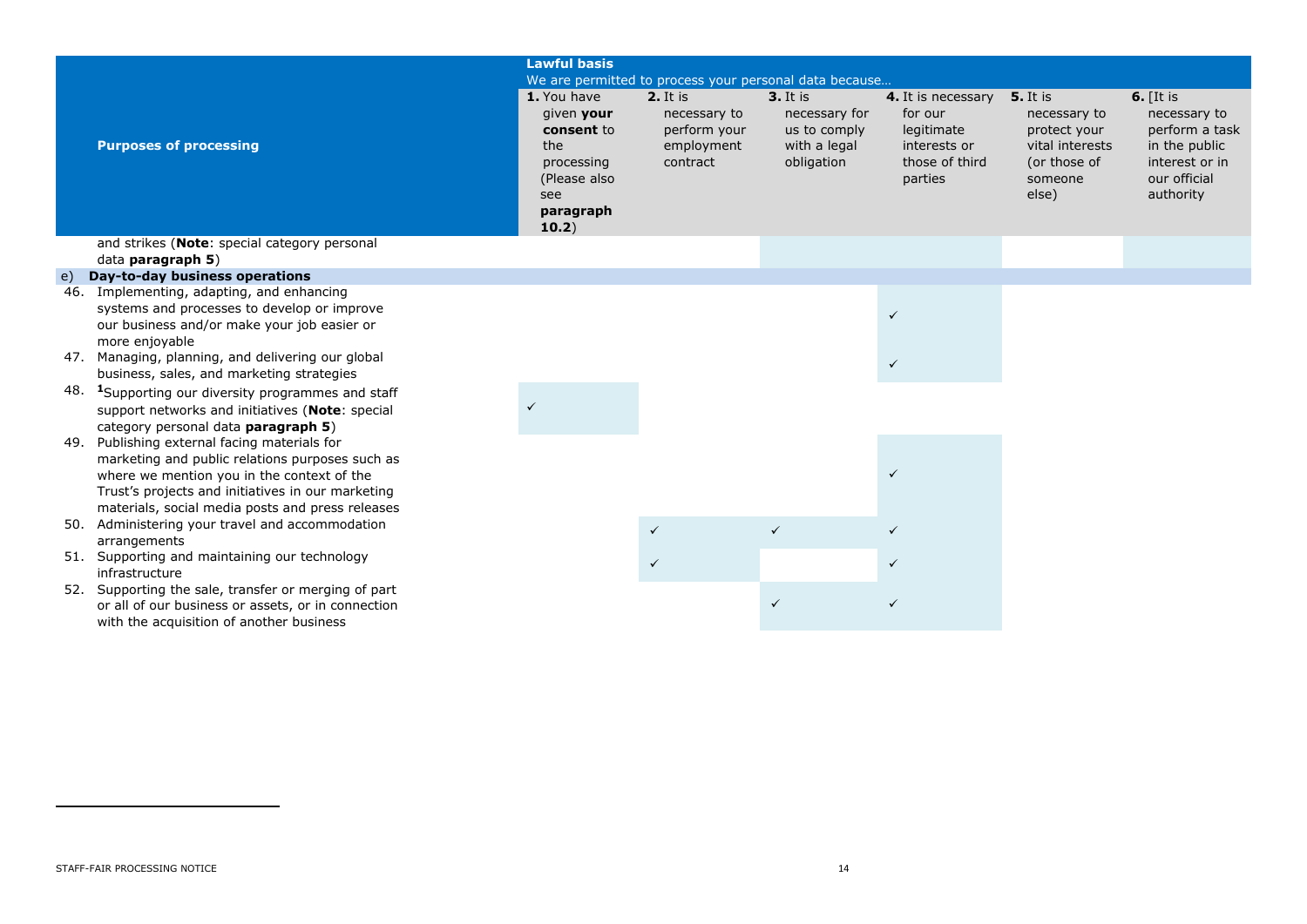## **Purposes of processing special category personal data**

|                |                                                                                                                                                      | Special category lawful basis <sup>2</sup>                         |                                                                                                                                                            |                                                                                                                                                                                          |                                                                                               |                                                                                     |                                                                                                                                                          |
|----------------|------------------------------------------------------------------------------------------------------------------------------------------------------|--------------------------------------------------------------------|------------------------------------------------------------------------------------------------------------------------------------------------------------|------------------------------------------------------------------------------------------------------------------------------------------------------------------------------------------|-----------------------------------------------------------------------------------------------|-------------------------------------------------------------------------------------|----------------------------------------------------------------------------------------------------------------------------------------------------------|
|                |                                                                                                                                                      |                                                                    | We are permitted to process your personal data because                                                                                                     |                                                                                                                                                                                          |                                                                                               |                                                                                     |                                                                                                                                                          |
|                | <b>Purposes of processing</b>                                                                                                                        | 1. You have given<br>your explicit<br>consent to the<br>processing | 2. It is necessary<br>for your/our<br>obligations and<br>rights in the<br>field of<br>employment<br>and social<br>security and<br>social<br>protection law | 3. It is necessary to<br>protect the <b>vital</b><br>interests of the<br>data subject or<br>another person<br>you or they are<br>physically or<br>legally incapable<br>of giving consent | 4. It is necessary<br>for our<br>establishment,<br>exercise, or<br>defence of<br>legal claims | <b>5.</b> It is<br>necessary for<br>reasons of<br>substantial<br>public<br>interest | <b>6.</b> It is necessary<br>for<br>preventive or<br>occupational<br>medicine, for<br>the<br>assessment of<br>the working<br>capacity of the<br>employee |
| a)             | <b>Recruitment and workforce planning</b>                                                                                                            |                                                                    |                                                                                                                                                            |                                                                                                                                                                                          |                                                                                               |                                                                                     |                                                                                                                                                          |
| 1.             | Conducting verification and vetting, including criminal<br>background checks and credit checks where required by<br>law                              |                                                                    | $\checkmark$                                                                                                                                               |                                                                                                                                                                                          |                                                                                               | $\checkmark$                                                                        |                                                                                                                                                          |
| 2.             | Conducting background checks, verification and vetting<br>which are not required by law but needed by us to<br>assess your suitability for your role | $\checkmark$                                                       |                                                                                                                                                            |                                                                                                                                                                                          |                                                                                               | ✓                                                                                   |                                                                                                                                                          |
| b)             | General employment management and administration                                                                                                     |                                                                    |                                                                                                                                                            |                                                                                                                                                                                          |                                                                                               |                                                                                     |                                                                                                                                                          |
| 3.             | Facilitating the administration of any pensions initiatives<br>and plans that we offer in connection with your<br>employment with us                 |                                                                    | $\checkmark$                                                                                                                                               |                                                                                                                                                                                          |                                                                                               | $\checkmark$                                                                        |                                                                                                                                                          |
| 4.             | Managing absence records, contractual sick leave<br>entitlement and administering related payments                                                   |                                                                    | $\checkmark$                                                                                                                                               |                                                                                                                                                                                          |                                                                                               | $\checkmark$                                                                        |                                                                                                                                                          |
| 5.             | Contacting the appropriate person in the event of an<br>emergency concerning you                                                                     |                                                                    |                                                                                                                                                            | $\checkmark$                                                                                                                                                                             |                                                                                               |                                                                                     |                                                                                                                                                          |
| 6.             | Administering our insurance policies                                                                                                                 |                                                                    |                                                                                                                                                            |                                                                                                                                                                                          |                                                                                               | $\checkmark$                                                                        |                                                                                                                                                          |
| 7.             | Determining whether any adjustments are necessary to<br>enable you to carry out your role                                                            |                                                                    | $\checkmark$                                                                                                                                               |                                                                                                                                                                                          |                                                                                               |                                                                                     |                                                                                                                                                          |
| $\mathsf{C}$ ) | <b>Security and governance</b>                                                                                                                       |                                                                    |                                                                                                                                                            |                                                                                                                                                                                          |                                                                                               |                                                                                     |                                                                                                                                                          |
| 8.             | Identifying and authenticating employees and other<br>individuals                                                                                    | $\checkmark$                                                       |                                                                                                                                                            |                                                                                                                                                                                          |                                                                                               | $\checkmark$                                                                        |                                                                                                                                                          |
| 9.             | Identifying, investigating, and mitigating suspected<br>misuse of the Trust's assets, systems, and platforms                                         |                                                                    |                                                                                                                                                            |                                                                                                                                                                                          | $\checkmark$                                                                                  |                                                                                     |                                                                                                                                                          |
| d)             | Legal and regulatory compliance and                                                                                                                  |                                                                    |                                                                                                                                                            |                                                                                                                                                                                          |                                                                                               |                                                                                     |                                                                                                                                                          |
|                | responsibilities                                                                                                                                     |                                                                    |                                                                                                                                                            |                                                                                                                                                                                          |                                                                                               |                                                                                     |                                                                                                                                                          |
|                | 10. Managing and administering our equal opportunities<br>reporting                                                                                  |                                                                    |                                                                                                                                                            |                                                                                                                                                                                          |                                                                                               | ✓                                                                                   |                                                                                                                                                          |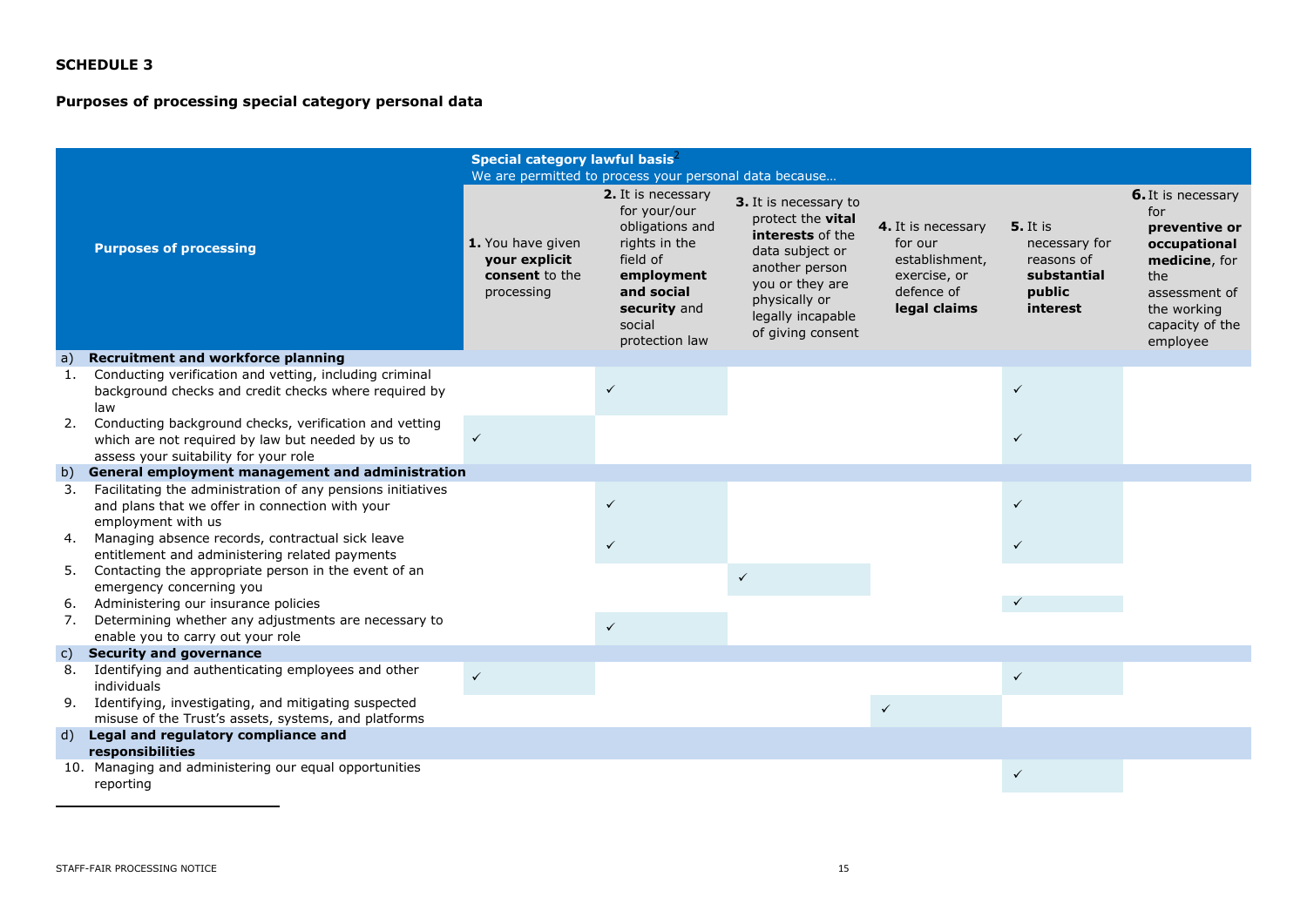|    |                                                                                                                                                                                                                      | Special category lawful basis <sup>2</sup>                         | We are permitted to process your personal data because                                                                                                     |                                                                                                                                                                                          |                                                                                               |                                                                                     |                                                                                                                                                          |
|----|----------------------------------------------------------------------------------------------------------------------------------------------------------------------------------------------------------------------|--------------------------------------------------------------------|------------------------------------------------------------------------------------------------------------------------------------------------------------|------------------------------------------------------------------------------------------------------------------------------------------------------------------------------------------|-----------------------------------------------------------------------------------------------|-------------------------------------------------------------------------------------|----------------------------------------------------------------------------------------------------------------------------------------------------------|
|    | <b>Purposes of processing</b>                                                                                                                                                                                        | 1. You have given<br>your explicit<br>consent to the<br>processing | 2. It is necessary<br>for your/our<br>obligations and<br>rights in the<br>field of<br>employment<br>and social<br>security and<br>social<br>protection law | 3. It is necessary to<br>protect the <b>vital</b><br>interests of the<br>data subject or<br>another person<br>you or they are<br>physically or<br>legally incapable<br>of giving consent | 4. It is necessary<br>for our<br>establishment,<br>exercise, or<br>defence of<br>legal claims | <b>5.</b> It is<br>necessary for<br>reasons of<br>substantial<br>public<br>interest | <b>6.</b> It is necessary<br>for<br>preventive or<br>occupational<br>medicine, for<br>the<br>assessment of<br>the working<br>capacity of the<br>employee |
|    | 11. Responding to binding requests or search warrants or<br>orders from courts, governmental, regulatory and/or<br>enforcement bodies and authorities or sharing<br>information (on a voluntary basis) with the same |                                                                    |                                                                                                                                                            |                                                                                                                                                                                          | $\checkmark$                                                                                  |                                                                                     |                                                                                                                                                          |
|    | 12. Complying with disclosure orders arising in civil<br>proceedings                                                                                                                                                 |                                                                    |                                                                                                                                                            |                                                                                                                                                                                          | $\checkmark$                                                                                  |                                                                                     |                                                                                                                                                          |
|    | 13. Investigating, evaluating, demonstrating, monitoring,<br>improving, and reporting on the Trust's compliance with<br>relevant legal and regulatory requirements                                                   |                                                                    |                                                                                                                                                            |                                                                                                                                                                                          | $\checkmark$                                                                                  |                                                                                     |                                                                                                                                                          |
|    | 14. Responding to employment and industrial relations<br>matters where permitted by applicable law, including<br>criminal investigations, grievances, arbitrations,<br>negotiations, elections and strikes           |                                                                    |                                                                                                                                                            |                                                                                                                                                                                          | $\checkmark$                                                                                  |                                                                                     |                                                                                                                                                          |
|    | 15. Making reasonable adjustments as needed to help<br>remove barriers faced by you in your role because of any<br>disability you might have                                                                         |                                                                    |                                                                                                                                                            |                                                                                                                                                                                          |                                                                                               |                                                                                     |                                                                                                                                                          |
|    | 16. Delivering occupational health advice and services to you<br>in relation to your role with us                                                                                                                    |                                                                    |                                                                                                                                                            |                                                                                                                                                                                          |                                                                                               |                                                                                     | $\checkmark$                                                                                                                                             |
| e) | <b>Day-to-day business operations</b>                                                                                                                                                                                |                                                                    |                                                                                                                                                            |                                                                                                                                                                                          |                                                                                               |                                                                                     |                                                                                                                                                          |
|    | 17. Supporting our diversity programmes and staff support<br>networks and initiatives                                                                                                                                | $\checkmark$                                                       |                                                                                                                                                            |                                                                                                                                                                                          |                                                                                               |                                                                                     |                                                                                                                                                          |